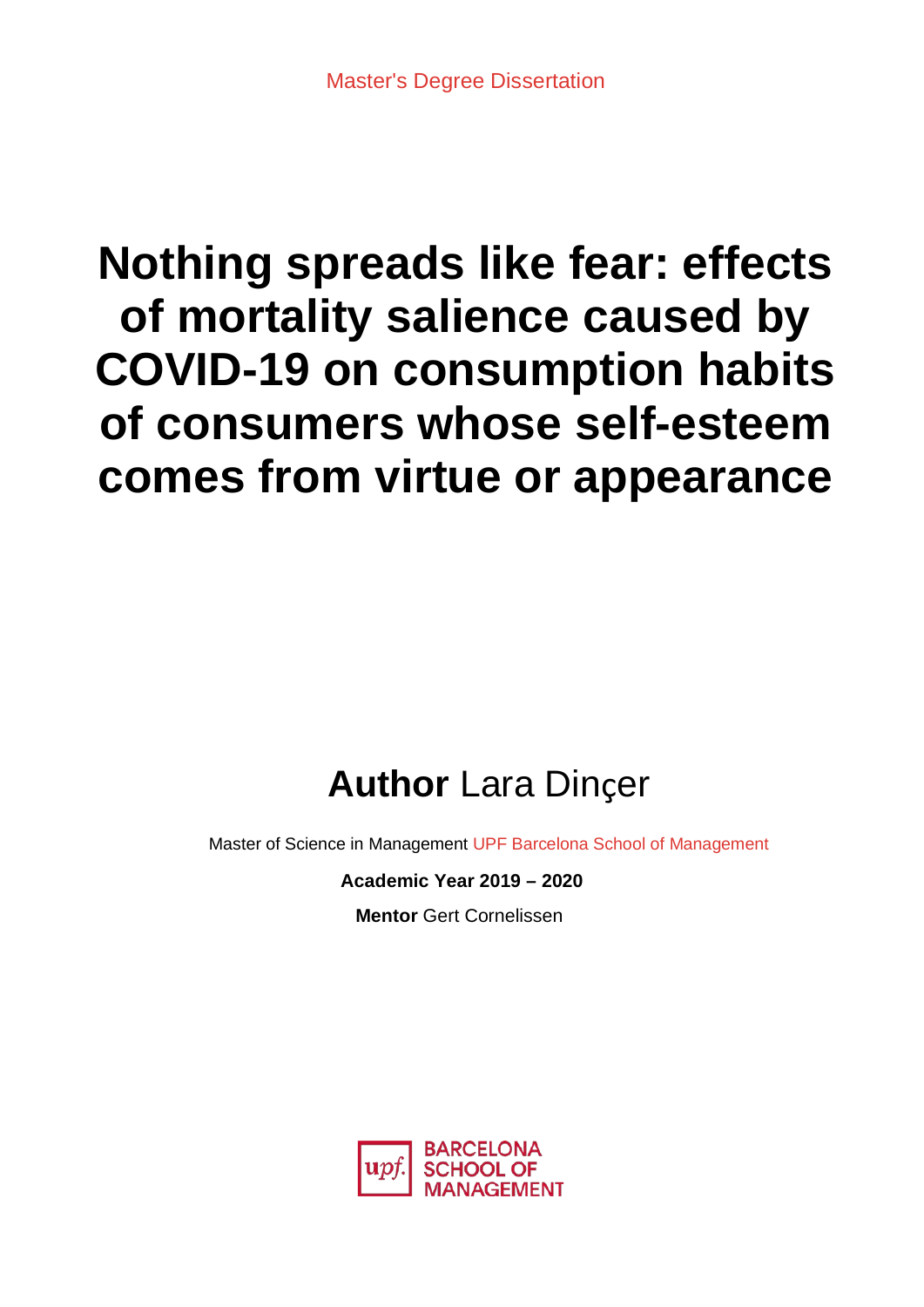**This work is licensed under a Creative Commons [Attribution-NonCommercial-NoDerivatives](https://creativecommons.org/licenses/by-nc-nd/4.0/) 4.0 International License**

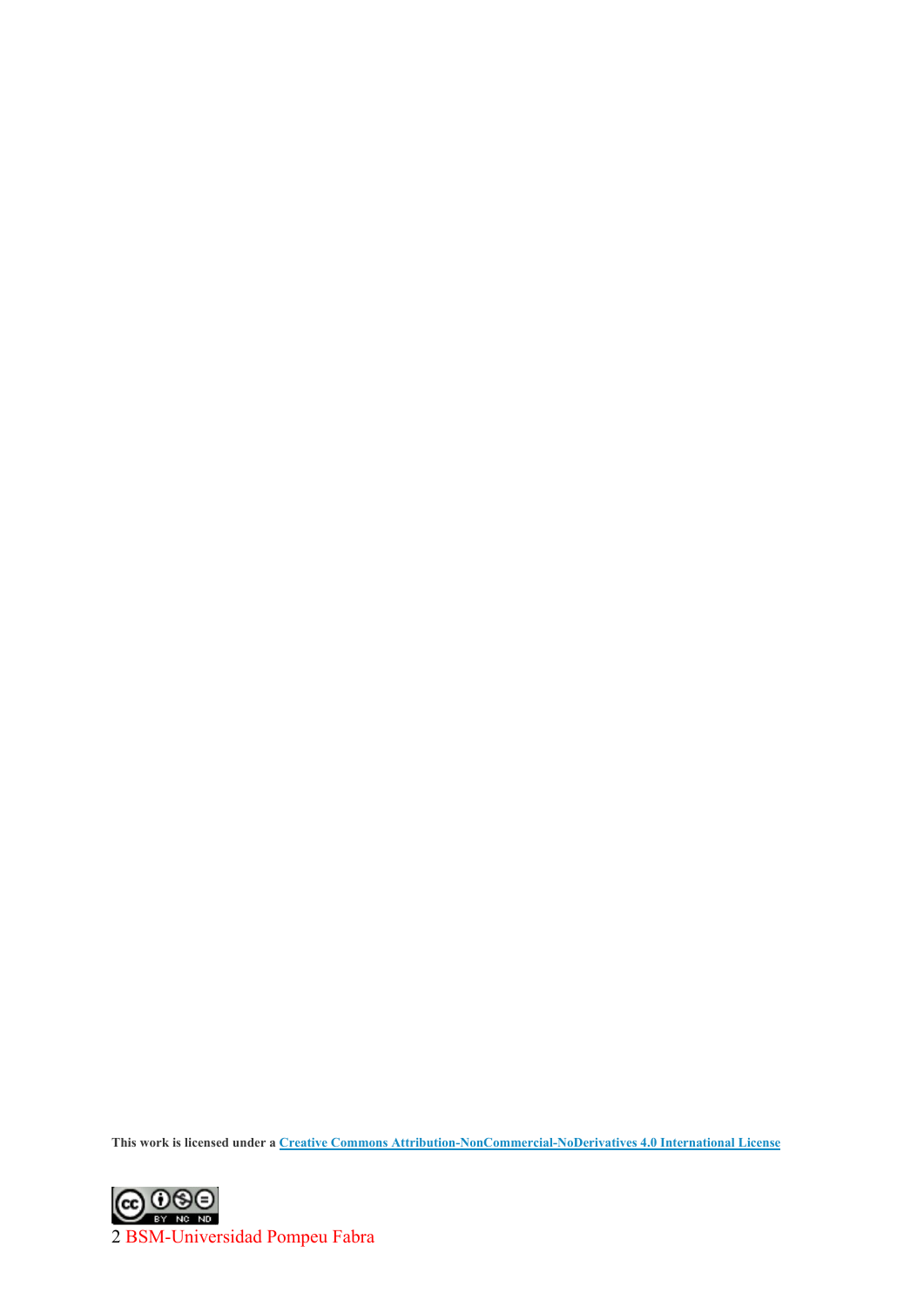## **Nothing Spreads like Fear: Effects of Mortality Salience Caused by COVID-19 on Consumption Habits of Consumers Whose Self-Esteem Comes from Virtue or Appearance**

#### **Abstract**

Consumption is driven by different strong motivations, like emotion, identity, and social connection. But the values, habits, and norms that shape what we consume and how we consume could shift. Currently, we are experiencing a pandemic which is expected to have an impact on consumer behavior in the future. Because the pandemic, COVID-19, is causing mortality salience on people and it is previously shown in many literary articles that mortality salience affects consumer choice. Previous studies provide many results showing events that remind individuals of death to engender existential anxiety and one major way to cope with it is to bolster self-esteem. This paper examines the effects of mortality salience caused by COVID-19 on the consumption behavior of people whose self-esteem is based on virtue or appearance. It investigates whether increased mortality salience will push consumers with high virtue to buy more environmentally conscious products while consumers with appearance as self-esteem domain will buy more luxurious products. In the first step, the paper explains the theoretical development of the relevant aspects of mortality salience and self-esteem. Intending to quantify this effect, the second part of the paper explains the experiment done and uses test statistics to analyze the outcomes. Lastly, it shows the results which provide evidence that mortality salience will lead to more environmentally conscious consumption from people whose self-esteem is more inclined to virtue. Whereas mortality salience did not increase the luxury buying behavior of people with high body-esteem and raised the following question: Can mortality salience lead people to shop less?

*Keywords: Mortality salience, Identity Signaling Behavior, Self-Esteem, Environmental Products, Compensatory Consumption, Luxury Shopping, Terror Management Theory*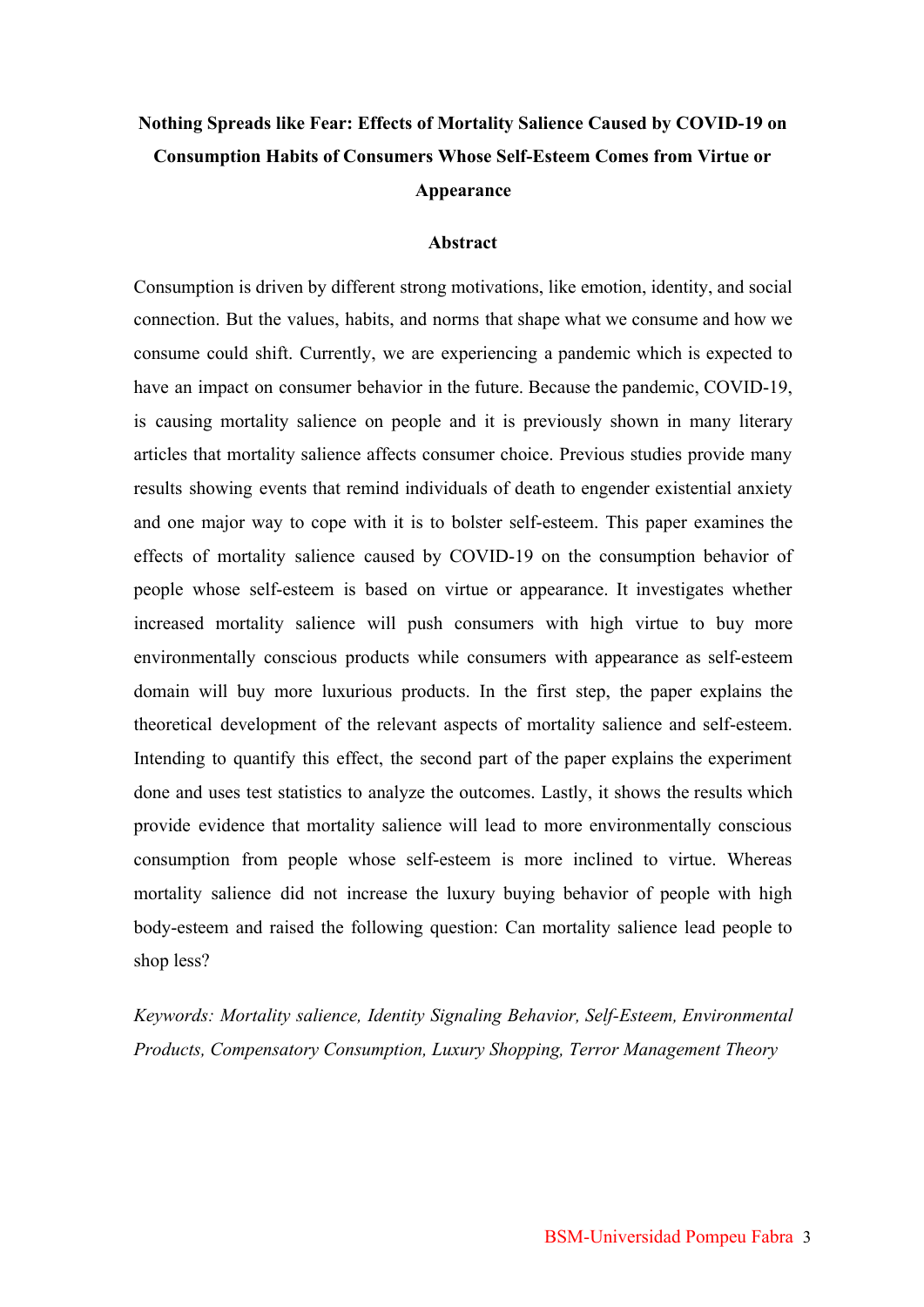#### **Acknowledgments**

First of all, I would like to thank my thesis supervisor Gert Cornelissen for all the helpful advice, the very constructive feedback, and for being up to answer all the questions that I had during the whole process of researching and writing this paper. He has been a great influence.

I would also like to express my great gratitude to my parents Irem and Ozgur for providing me this opportunity, giving valuable feedback, and supporting and encouraging me each and every day.

Thank you.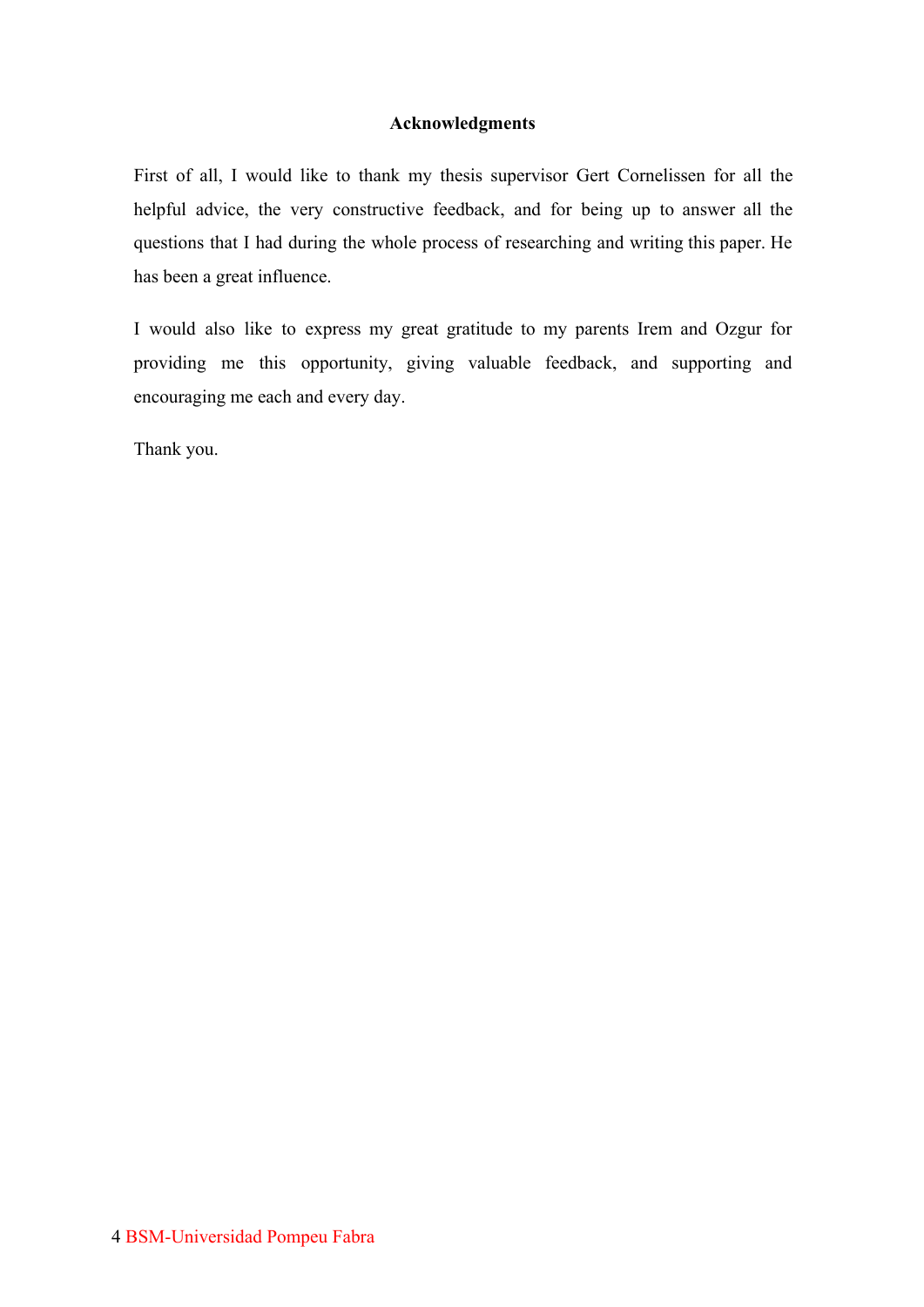## **Table of Contents**

| 2.2 Terror Management Theory, Mortality Salience, and Self-Esteem      |
|------------------------------------------------------------------------|
| 10                                                                     |
|                                                                        |
| 2.4 Mortality Salience, Virtue, and Environmentally Conscious Consumer |
|                                                                        |
|                                                                        |
|                                                                        |
|                                                                        |
|                                                                        |
|                                                                        |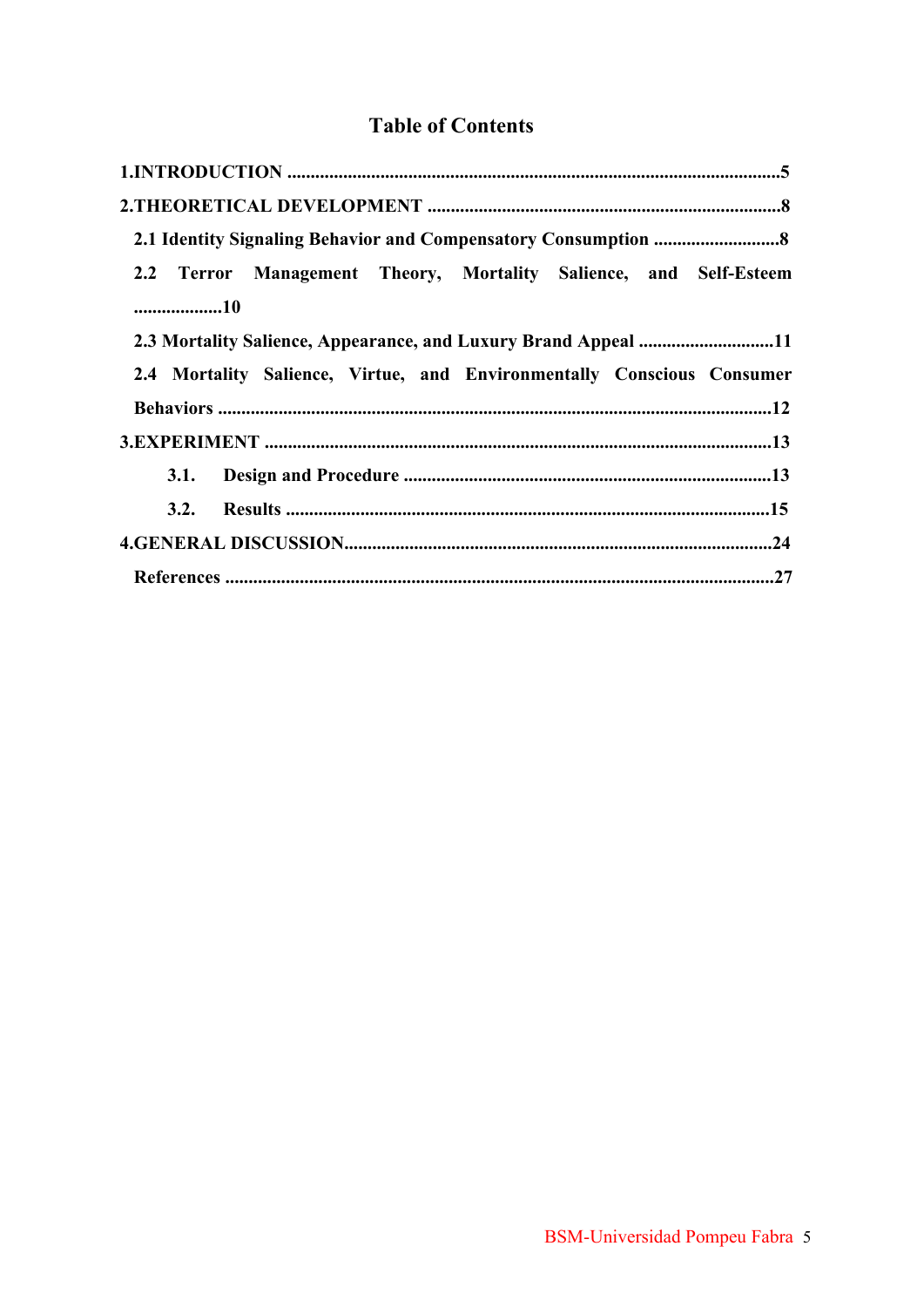#### **INTRODUCTION**

Our awareness of our physical being can be superseded by an unknown-origin virus that we have no power over can transform our world view and attitudes within. Of course, it is likely to see a change in our consumer choices.

Public emergencies not only affect human society directly but also cause a series of secondary or derivative events because of their chain reaction. Public emergencies result in the spread of emotions and change views and attitudes of the public (Liu, Wang and Zhang, 2019).

Consumption behavior is habit driven and the COVID-19 crisis, which causes intense negative emotions, can disrupt habits.

COVID-19 is an infectious disease caused by severe acute respiratory syndrome coronavirus 2 (SARS-CoV-2). The disease was first identified in December 2019 in Wuhan, the capital of China's Hubei province, and has since spread globally, resulting in the ongoing 2019–20 coronavirus pandemic. More than half of the world population is under lockdown and according to research, it is the most searched topic on the internet and mostly covered topic in any media channel. Therefore, as mentioned above, it is likely that this pandemic will have an impact on many aspects of society in the future, including consumer behavior.

Pandemics like COVID-19 affect a substantial number of people and result in the spread of negative emotions, one being mortality salience. COVID-19 crisis will heighten mortality salience on people, which refers to reminding people of their mortality. The elevated state of mortality salience from death fear generates a sense of existential anxiety leading to the use of two main coping strategies to alleviate this anxiety, defense of one's cultural worldview and attempts to bolster and enhance self-esteem (Pyszczynski, Greenberg, Solomon, Arndt, and Schimel, 2004). In this thesis, I focus on self-esteem. Previous research done on elderly people show that overall, meaning in life appears to be significantly correlated with death anxiety in older adults, and self-esteem can mediate this effect (Cao, Gao, Huang, Miao, Peng, Zhang and Zheng, 2019). Much more research has been done on this topic. Similarly, in this thesis, I suggest that this sense of existential anxiety from COVID-19 can trigger people to spend in ways that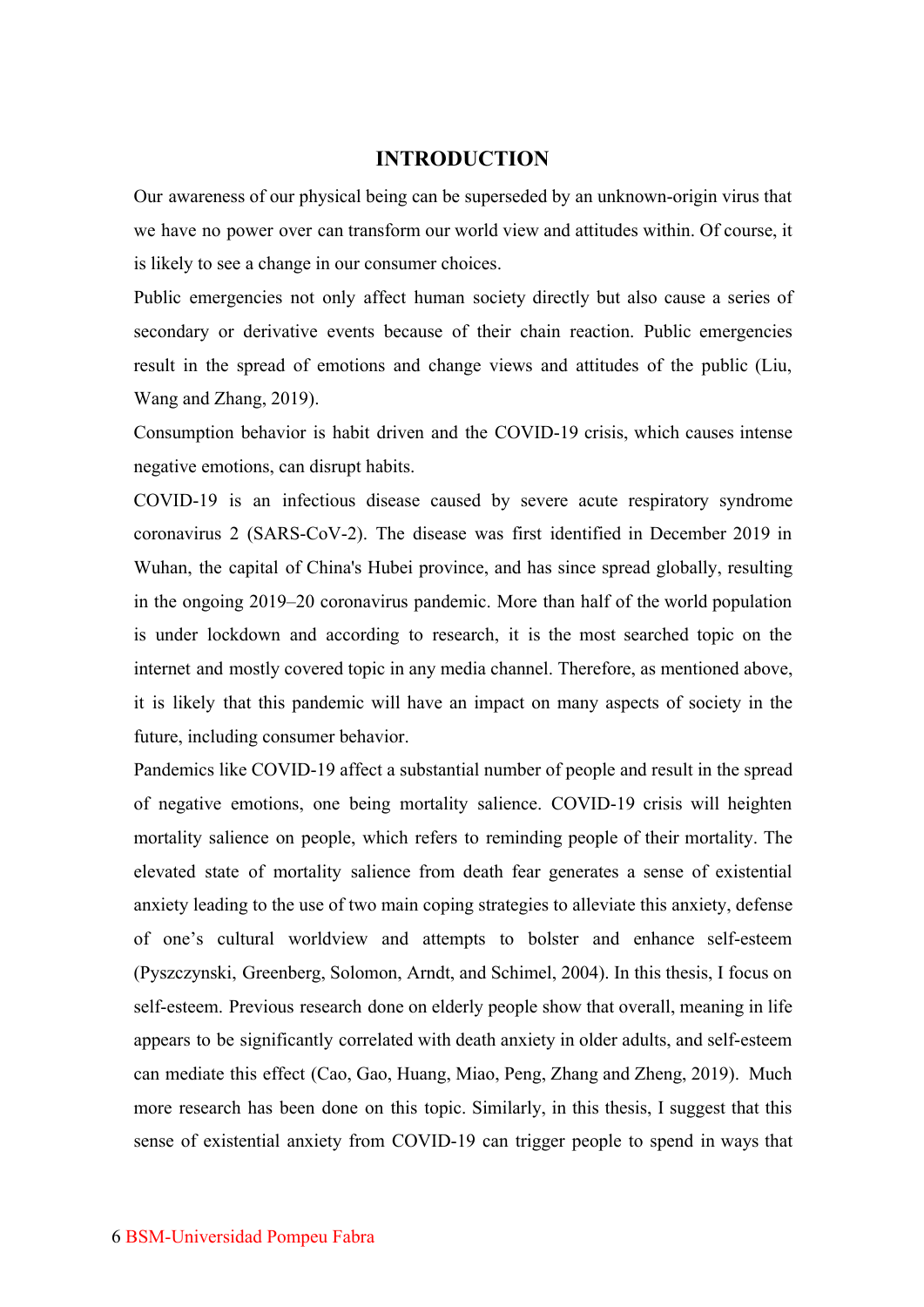support their core values and support their self-esteem in the future. Point to make here is that everybody has a different domain of self-esteem. Terror Management Theory argues that, when mortality is made salient, individuals increase their efforts to live up to the standards upon which their self-esteem is based. For different individuals, the particular domains leading to self-esteem (i.e., domains central to self-worth for which the individual feels capable of living up to the standards) are likely to differ (Crocker, Jennifer, Luhtanen, Cooper and Bouvrette, 2003).

The CDC and World Health Organizations emphasize the importance of adequate handwashing during the COVID-19 crisis and implementing this habit to continuous life. From large media patrons to micro-influencers on Instagram, the idea of changing the "normal" lifestyle before COVID-19 is highlighted. This will undoubtedly encourage people to lead healthy lives, care more about the environment. It may move consumers to evaluate things from a different perspective. On the other hand, the media is full of "Life is short" type content which can influence people to willing to pay more for products, pushing them to buy more luxurious goods. But who will be doing one of these consumptions depends on the source of their self-esteem.

Combined with the timeliness of the topic reflected by media attention have led to the motivation of this paper to focus on the effect of the current COVID-19 crisis on consumer choices for a different type of consumer concerning their domain of self-esteem.

I examine two domains of consumer habits, luxury product appeal, and environmentally conscious consumer behaviors, representing two different contingencies of self-worth, appearance for luxury product appeal, and virtue for environmentally conscious consumer behaviors. Appearance is an external contingency, requiring others' validation; one's virtue is an internal contingency (Crocker & Park, 2004). The following research question will be addressed:

**"Will the effects of mortality salience caused by the COVID-19 crisis have an impact on consumption choices of consumers whose self-esteem is based on virtue**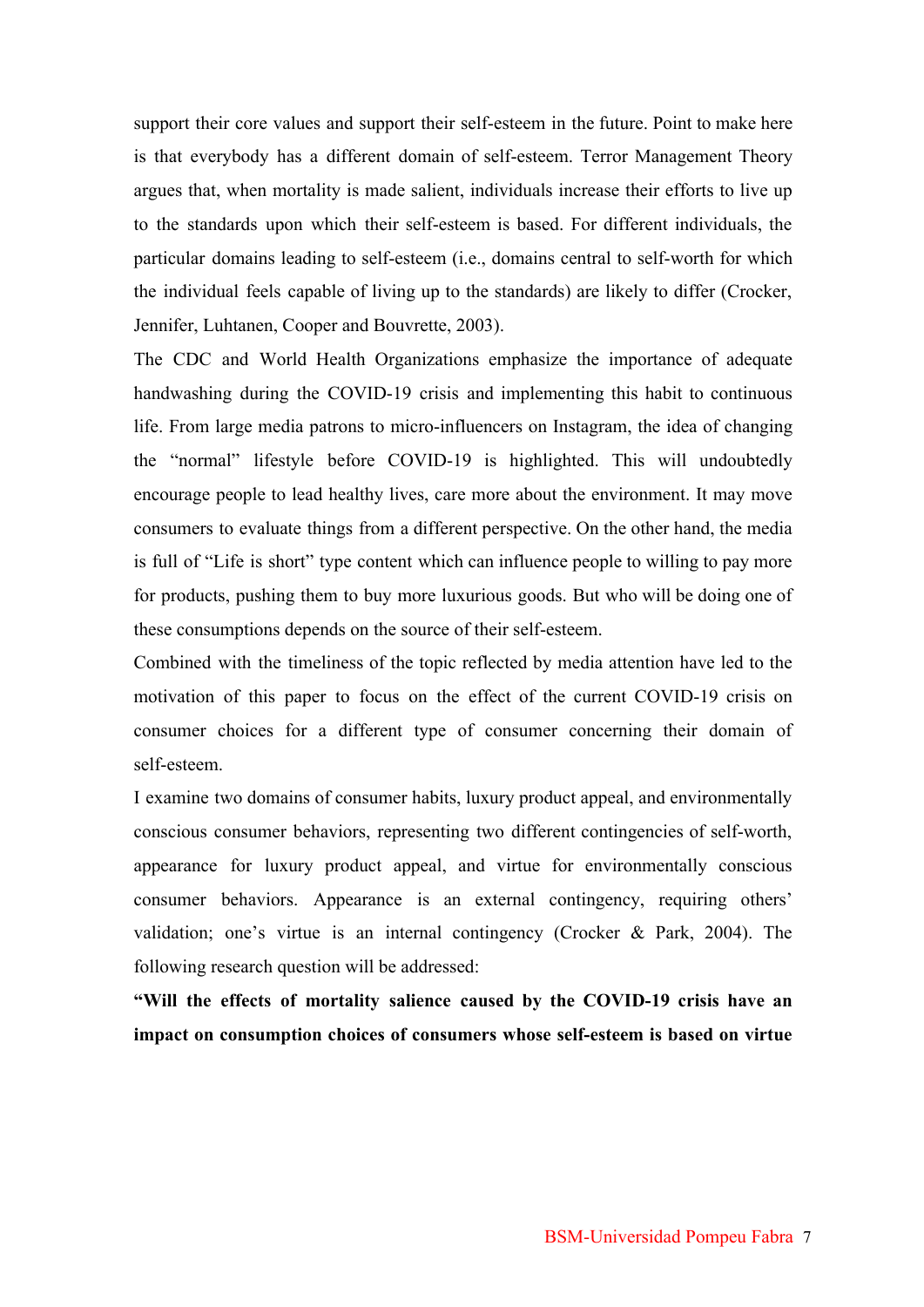## **or appearance in a way that leads them towards environmentally-conscious products or more luxurious products respectively?"**

In the first step, the paper explains the theoretical development of the relevant aspects of mortality salience. After an explanation of the theoretical developments, experiment and data analysis is explained and the results are shown. The paper concludes by summarizing the main findings, addressing some limitations, and giving recommendations for future research and businesses.

#### **THEORETICAL DEVELOPMENT**

#### **Identity Signaling Behavior and Compensatory Consumption**

Identity is characterized as the attributes, values, temperament, appearances, and/or expressions that make an individual. Identity can be referred to as our thoughts and beliefs about our self. We create a self because we need to recognize ourselves as a separate entity from others. Accordingly, we behave in ways to signal that self to our surroundings. Furthermore, David Gal defines identity signaling behavior as behavior motivated by the belief that the behavior will convey particular information about the individual to the self or others. In summary, people's possessions are part and parcel of the self. So, what triggers this behavior? David Gal indicates that identity signaling behavior is not driven by a single desire; rather, many different motives likely lead people to engage in identity signaling behavior. He argues that several distinct findings can be classified into motives related to the need for belonging, need for self-expression, and need for self- enhancement. Three subtopics intersect each other in many ways but yet discussed individually.

The need for self-enhancement is one of the drivers of identity signaling behavior which is what this thesis focuses on. Self-enhancement refers to the desire "to enhance the positivity of the self-concept and to protect the self from negative information" (Sedikides & Strube, 1997). The need for self-enhancement is also investigated through three subtopics by David Gal. He claims identity signaling behavior can function to enhance self-worth through social approval, generation of social proof, and response to a threat.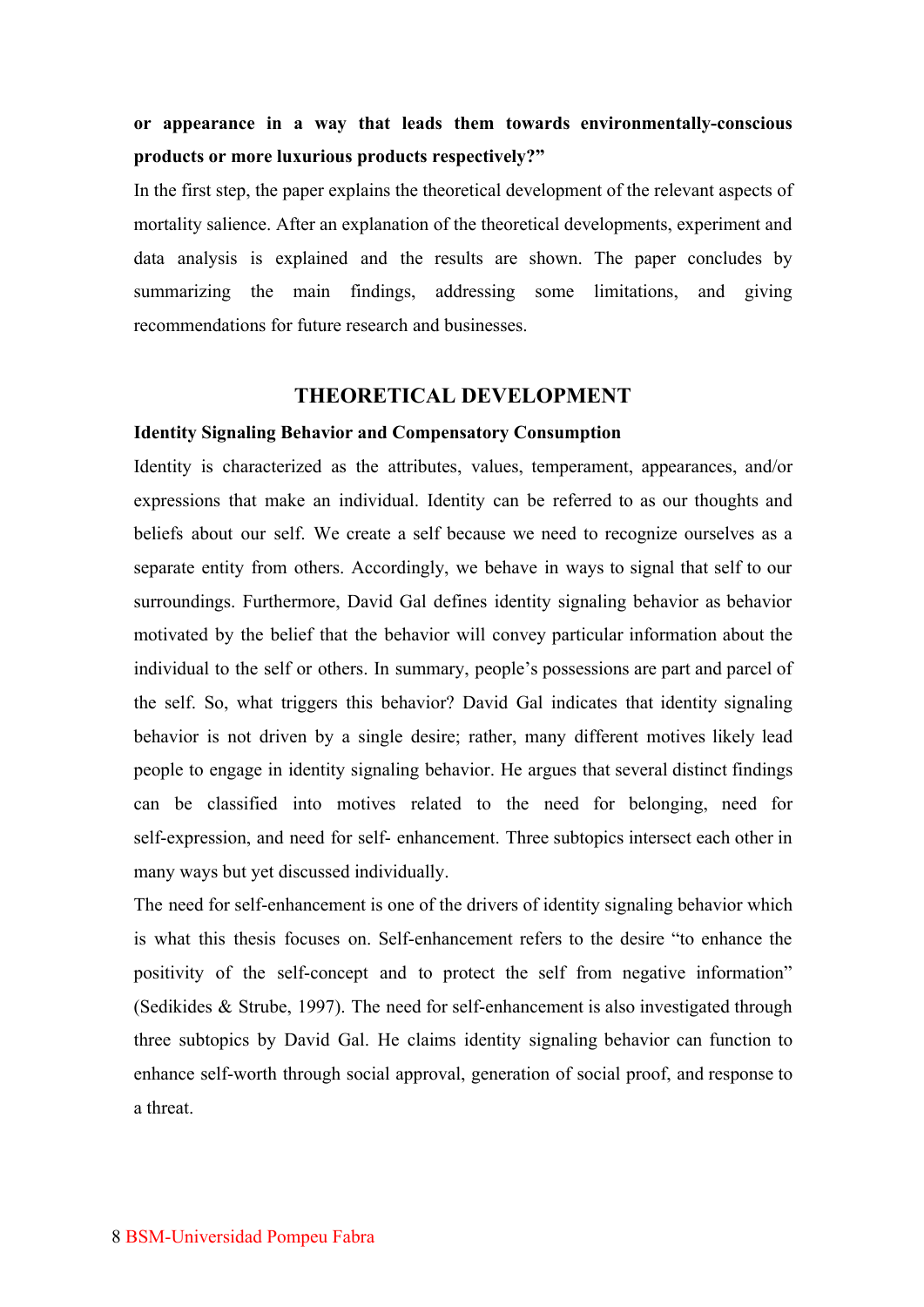In this paper response to a threat will be used as a domain to identity signaling behavior that functions to enhance self-esteem. Individuals are particularly likely to engage in need for self-enhancement when their self is threatened. If you lack quality, you buy to reflect that quality more. The most popular example given to prove this is that when people feel a threat to their intelligence, they buy books to look more intelligent. Indeed, identity-signaling behavior can be considered central to consumption given the view that much consumption is symbolic rather than functional (Holbrook & Hirschman, 1982). The relation of these responses with consumer behavior is investigated under compensatory consumption theory.

One of the main discussions of consumer behavior regarding consumption is that people do not consume products and services based entirely on their functionality and for utilitarian purposes (Belk et al. 1982). One's mobile phone, watch, clothes, and even online music they like and save often hold additional psychological value to the consumer. What we choose to consume serves as a mirror for the self and thus for one's identity. Additionally, consumption is also a stage on which individuals signal their identity, their unique self, to outsiders along with pointing out their connections to social groups.

Possibility of compensatory consumer behavior occurs when a consumer perceives a self-discrepancy or an inconsistency between one's ideal and actual self. Self-discrepancies have several important features. Self-discrepancies can emerge in a variety of domains, such as intelligence, masculinity, sense of power, or freedom of space. Due to the aversive nature of self-discrepancies, people are motivated to engage in self-regulation efforts to restore their desired state (Galinsky, Madel, Levav, and Rucker, 2016). These self-regulation efforts can manifest in different forms of consumer behavior because different threats to different aspects of self have different outcomes which I will explain later on.

It is mentioned in the introduction that public emergencies, in this paper COVID-19 crisis, not only directly impact the human population but also result in a sequence of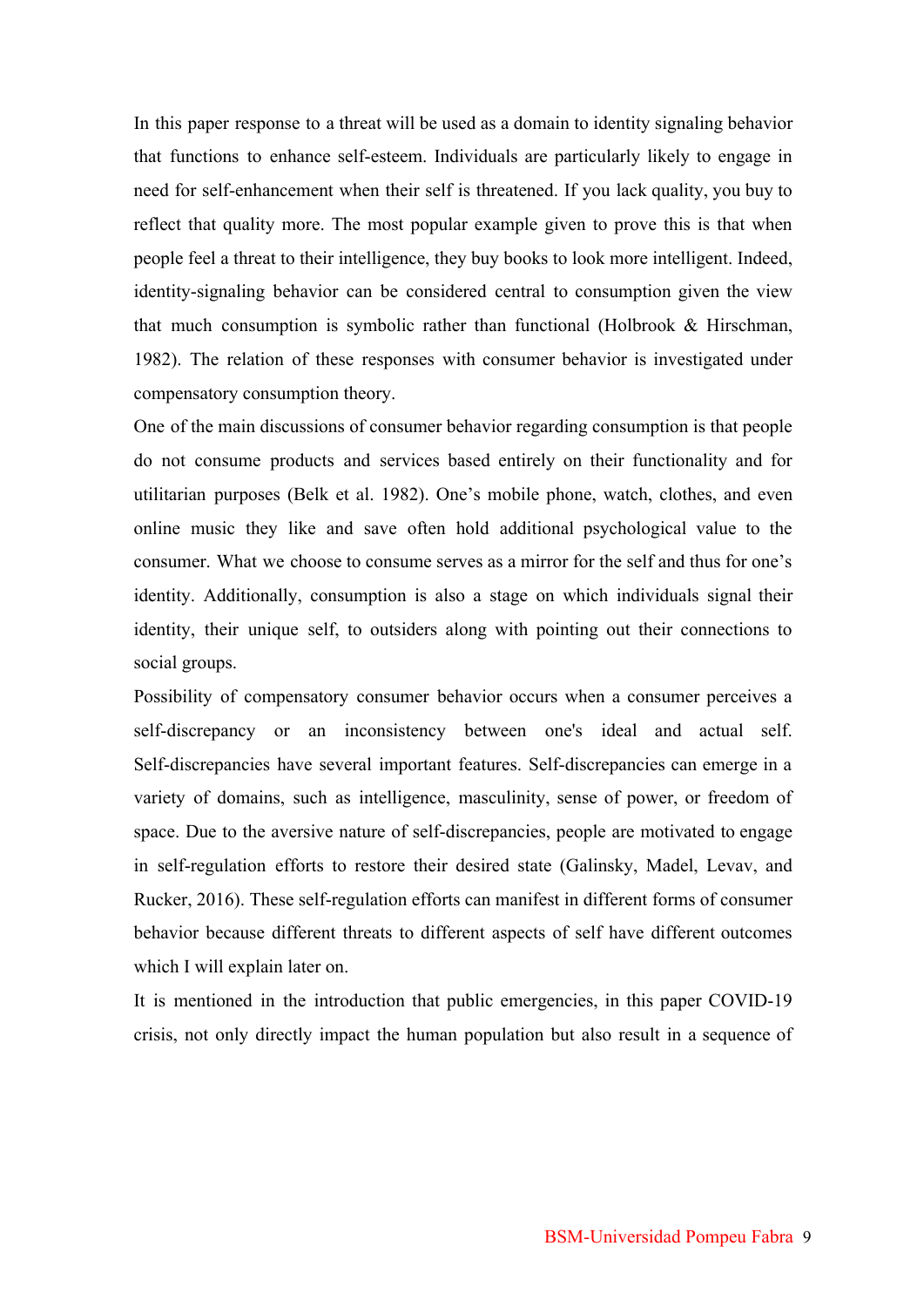secondary or indirect incidents due to their chain reaction. Public emergencies propagate feelings and change public opinions and perceptions.

I assume that COVID-19 will heighten mortality salience, which is the threat to self this thesis focuses on that leads to identity signaling through self-esteem. The heightened state of mortality salience creates a sense of existential anxiety which is a term used for the sense of threat to healthy self. This sense of existential anxiety can trigger people to show identity signaling behavior by compensatory consumption, by spending in ways that support their values and support their self-esteem because as I mentioned particular use of consumption is the reliance on consumption as a tool to ward off psychological threats. Specifically, it is the idea that consumption can be motivated in an effort to assuage psychological threats like mortality salience.

In this paper, I suggest COVID-19 will increase mortality salience and this will increase the identity signaling behavior of consumers which leads to compensatory consumption to prevent threats to themselves. Terror Management Theory (TMT; Greenberg, Solomon, and Pyszczynski, 1997) provides a framework for understanding this kind of consumer behavior.

#### **Terror Management Theory, Mortality Salience, and Self-Esteem**

Terror management theory was developed by Jeff Greenberg, Sheldon Solomon, and Tom Pyszczynski and expanded in their 2015 book, The Worm at the Core. The idea stems from the work of anthropologist Ernest Becker, whose book of 1973, The Denial of Death, concluded that most human acts are carried out solely as a way of avoiding or evading the fear of death. Terror Management Theory claims that a basic psychological conflict resulting from realizing that death is inevitable and to some extent, like with the COVID-19 crisis, unpredictable can create a self-preservation instinct. This conflict produces existential anxiety indicated as terror, and the terror is then managed by embracing heavily on cultural beliefs (e.g. belief in afterlife, religion), or striving for self-esteem. One can say it is an evolutionary instinct. In this thesis, my focus is self-esteem aspect of TMT. I hypothesize that the COVID-19 crisis will heighten mortality salience on people. It is an illness without a cure that is contagious and resulted in a huge amount of death and continuing to do so. Moreover, I expect that mortality salience will trigger people to show more self-esteem while consuming. What needs to be mentioned here is that this change of consumption can be in different forms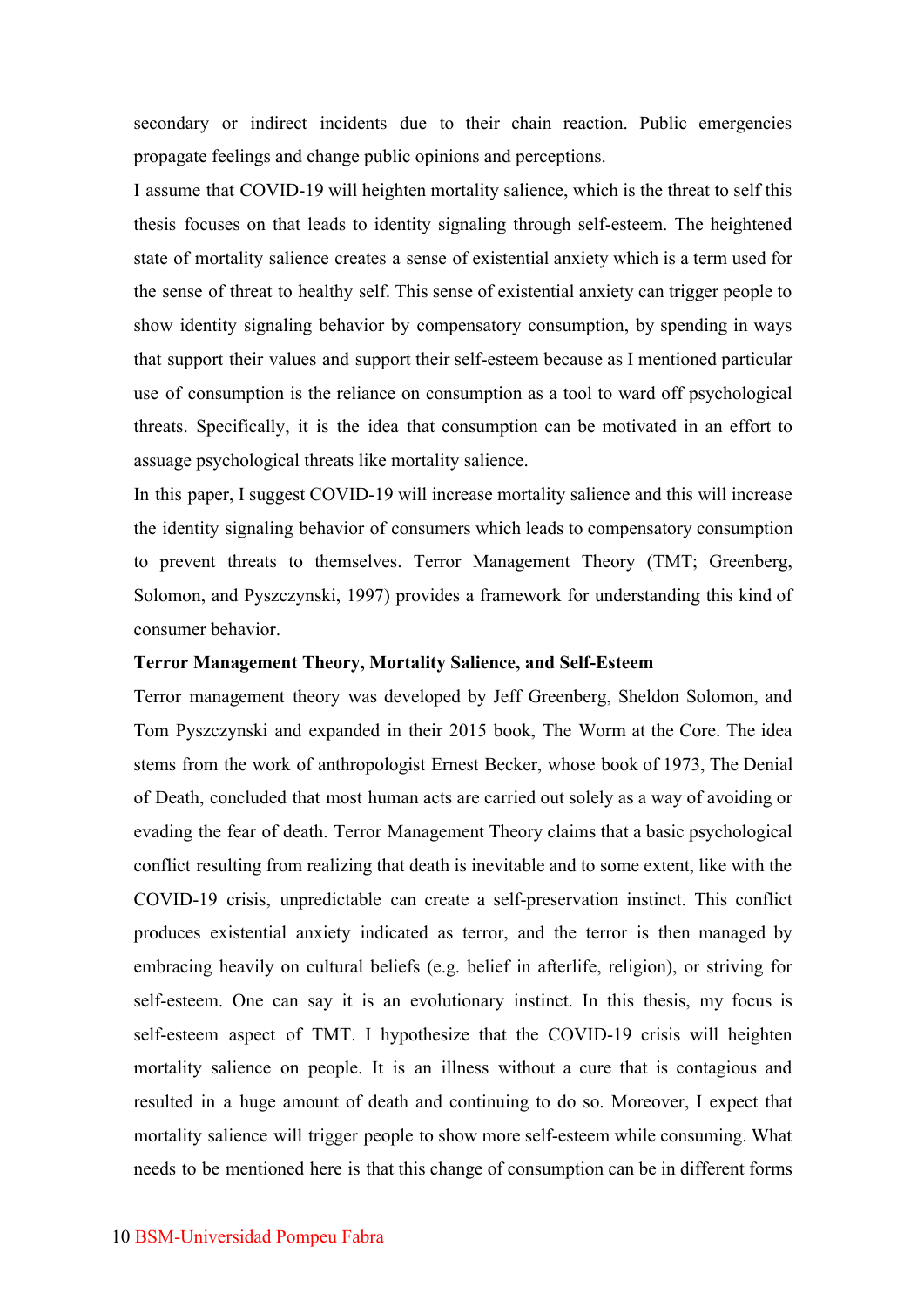because everybody has a different domain of self-esteem. Some examples of sources of self-esteem are family support, competition, God's love, virtue, academic competence, appearance, and approval from others and previous literary works show that each domain results in different types of behaviors. Therefore, mortality salience will interact with different domains as a potential source of esteem for individuals. More accurately, when mortality salience is heightened, an individual for whom a domain which is an important source of self-esteem will show increases in behaviors consistent with meeting standards of value for that domain, whereas an individual for whom the same domain is not an important source of self-esteem will engage in different behaviors consistent with a different domain. For example in the previous study it is found that amongst university students, students who based their self-esteem on appearance partied more, used more alcohol and drugs, and were higher in symptoms of disordered eating, whereas students who based their self-esteem on virtue used less alcohol and drugs, had fewer symptoms of disordered eating, and even earned higher grades in college (Crocker & Luhtanen, 2003). Accordingly, I expect to see different consumer behaviors under different consumption frameworks.

In this thesis, I will talk about two different sources of self-esteem: Virtue and Appearance. To clarify this general hypothesis, I apply this framework to environmentally conscious consumer behavior and luxury brand appeal.

#### **Mortality Salience, Appearance, and Luxury Brand Appeal**

One of the domains of self-esteem is appearance. With the increasing social media, the importance put on the physical body increased too. Theory, research, and common observation suggest that one's physical body is a potential source of self-esteem. Therefore, from the TMT viewpoint, attitudes towards the body should be an essential component of how people preserve calmness when faced with recognition of their mortality. (Goldenberg et al., 2000)

In their study, Goldenberg et al found out that people with high body esteem increase their identification with their bodies following reminders of their mortality, people with low body esteem do not.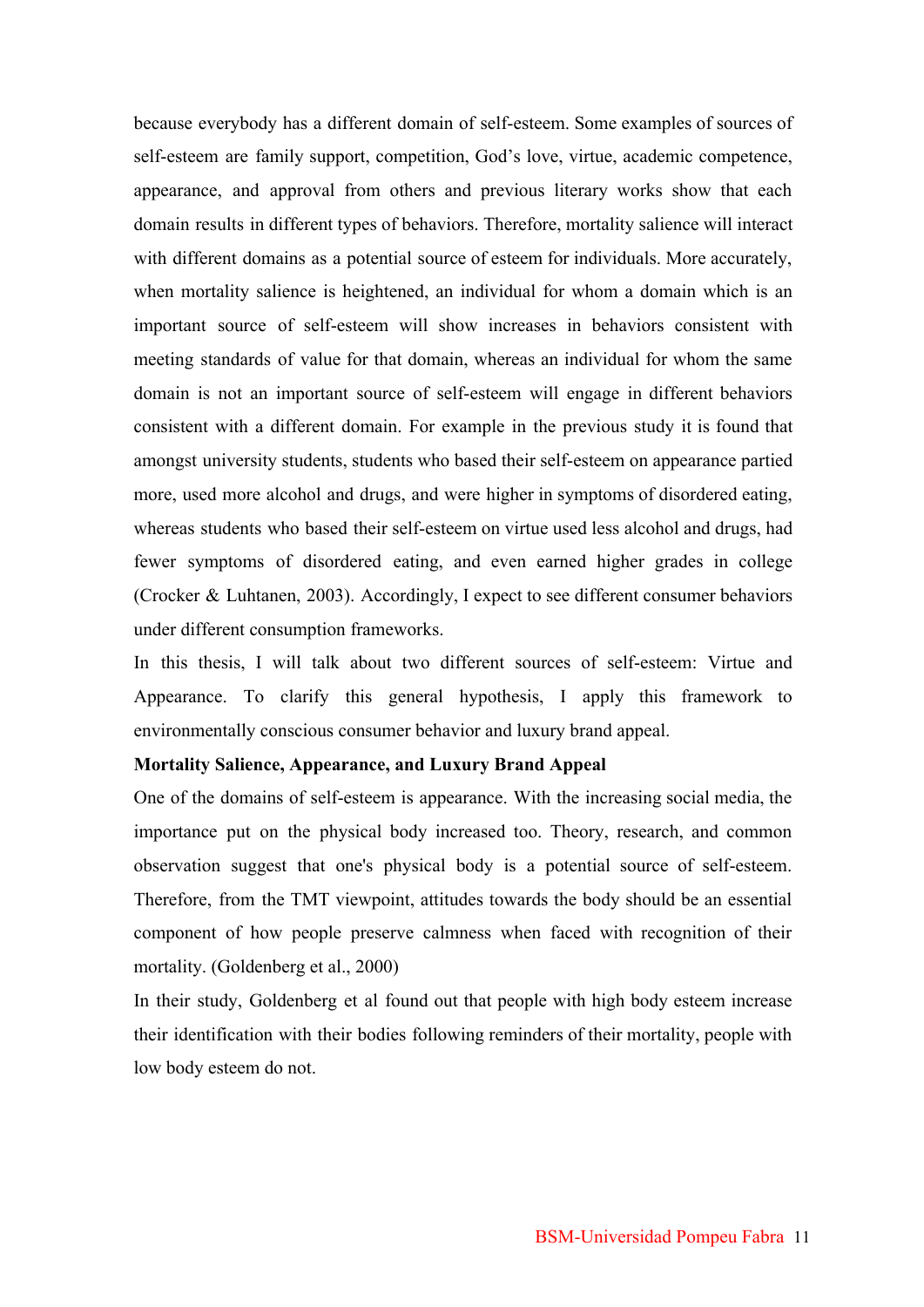Accordingly, one can conclude that mortality salience can affect the consumption choices of people with high body esteem since they will be triggered to increase self-esteem. One product segment which can be related to body esteem is luxury.

Consumers purchase products behind the logo not only for the product but also for what they symbolize. As such, premium brands are popularly sought because, in addition to their utilitarian product value, they give their owners a practical, hedonic, and symbolic appeal compared to their cheaper counterparts. Therefore it is likely to see an increased luxury consumption from people with high body esteem when their healthy self is threatened. In the article "Luxury Consumption Factors", Melika Husic and Muris Cicic indicate that despite the September 11 attacks and other events disruptive to global trade, the luxury market has grown from \$20 billion in 1985 to \$68 billion in 2000. This increase is said to be interesting but can also be linked to increased mortality salience because of the attacks.

Many consumers who choose to invest in luxury goods instinctively aim to satisfy an appetite for symbolic meanings that boost their appearance. In this paper, I experiment to see the effects of mortality salience on people with high body esteem with their luxury brand choices.

In sum, I hypothesize an interaction of mortality salience and body esteem. For low body esteem people, the choice of less luxurious products will be higher and for high body esteem people, the choice of less luxurious products will be lower.

**Mortality Salience, Virtue, and Environmentally Conscious Consumer Behaviors** One of the domains of self-esteem is virtue. In this thesis, I assume virtue is behavior showing the high moral standards of an individual. Individuals whose esteem depends heavily on virtue mostly act as the way correlated with their standards and show increased behaviors indicating such standards.

Mortality salience can affect consumption choices of people with high virtue and we can see this on environmentally conscious consumer behaviors. There has been literary research done to investigate the reasons under eco-friendly buyer behavior. One article related with this thesis is called "Understanding green purchase behavior through death anxiety and individual social responsibility: Mastery as a moderator" The findings of the article, in their own words is the following: The findings reveal that consumers' anxiety of death affects consumers' green purchase attitude and then ultimately green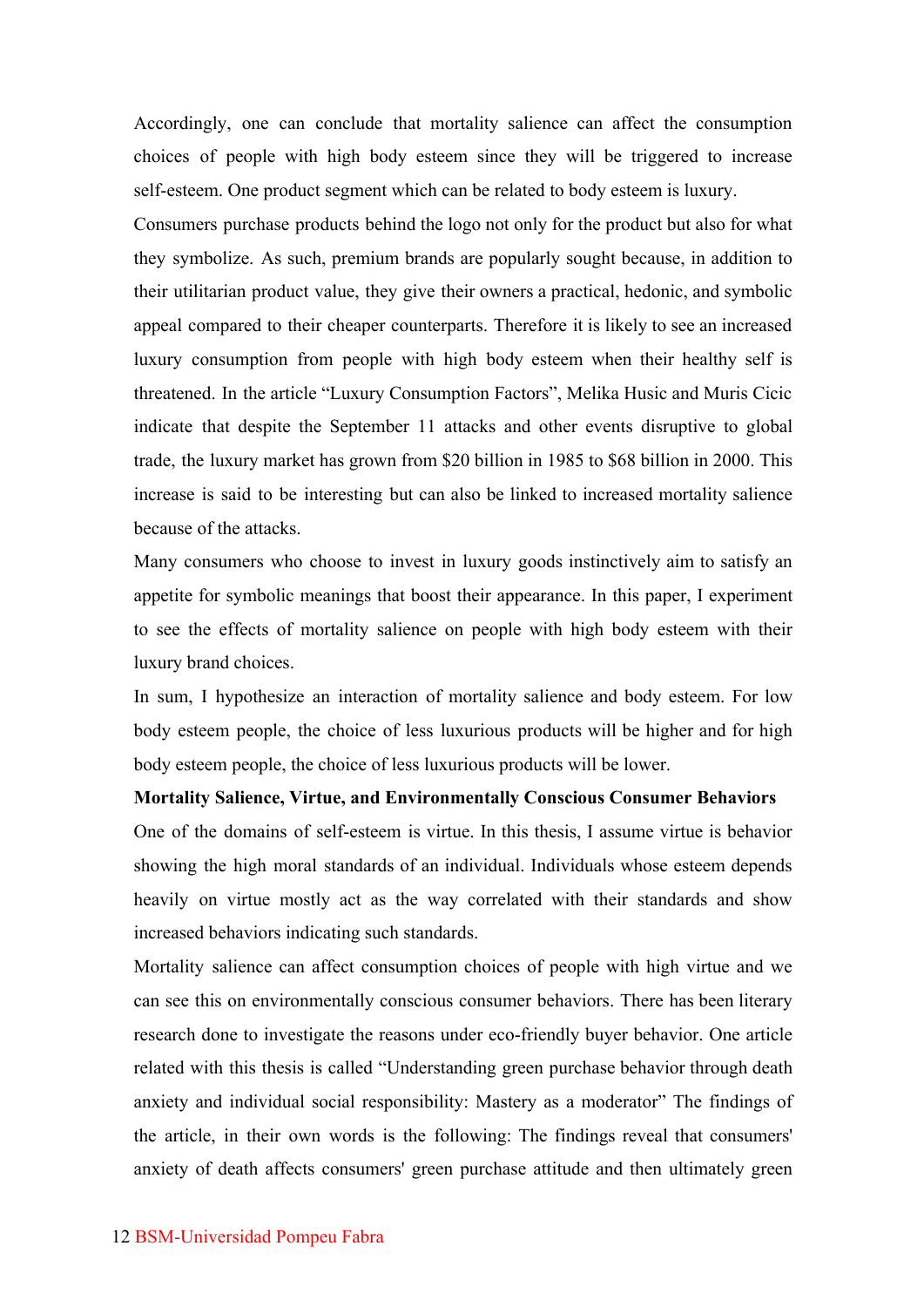purchase intention through the mediating variables of environmental concern and pro-environmental behavior. On a similar line, individual social responsibility is found to act as a precursor in increasing consumers' concern for the environment and, eventually, green purchase attitude and intention. In their article called "Let Us Eat and Drink, for Tomorrow We Shall Die: Effects of Mortality Salience and Self-Esteem on Self-Regulation in Consumer Choice" Ferraro, Shiv and Bettman experimented donating behavior of people under mortality salience. They found out that among individuals high on virtue as a source of self-esteem, the decision to give to charity, the amount contributed to the charity, and intentions to engage in socially conscious consumer behaviors were higher when mortality salience was high.

My prediction, given the theoretical development and examples above, is the same. I expect an interaction of mortality salience condition with high versus low virtue, with high virtue participants being more likely to show environmentally-conscious consumer behavior and low virtue participants will show less environmentally-conscious consumer behavior under mortality salience.

#### **EXPERIMENT**

In order to prove the two hypotheses explained above, I designed and experimented with the following.

#### **Design and Procedure**

Under the circumstances of lockdown, the experiment is prepared and done online. Questions of the survey are prepared on Google Forms and sent to participants randomly using Qualtrix. Two hundred and seven participants participated in the experiment. The procedure for the experiment was adapted and inspired by Ferraro, Shiv, and Bettman (2005). The survey is done informing participants that it is aimed to gather the information that can be useful to use in the future about consumer behavior, nothing about the effects of COVID-19 on us is mentioned. Participants are first asked about their gender and age information. Furthermore, randomly selected participants administered the mortality salience manipulation (Often used in previous TMT research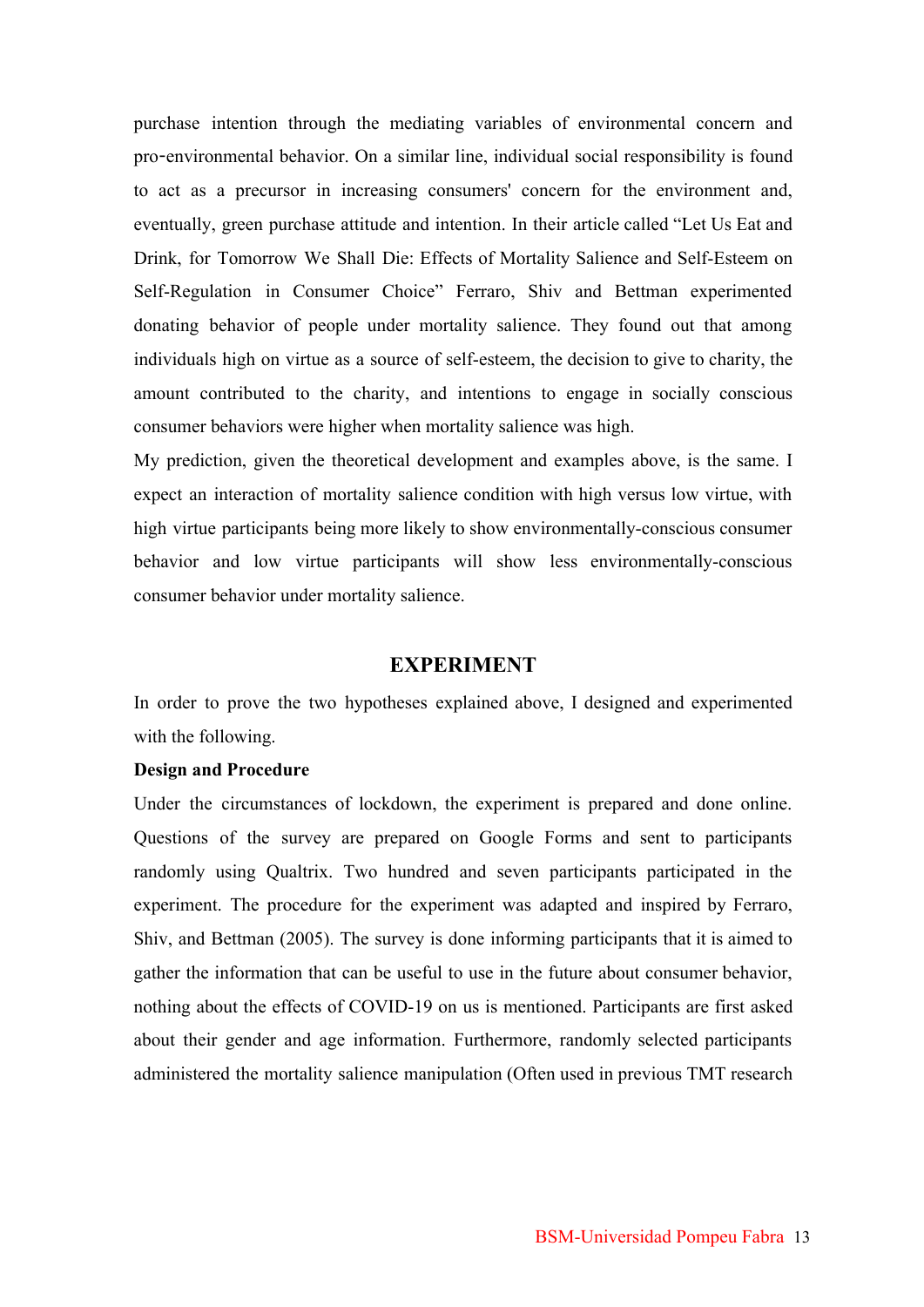(e.g., Arndt, Greenberg, and Cook, 2002): "In the space provided, please briefly describe at least 4 emotions/feelings that the thought of your death because of COVID-19 arouses in you". Under this question, I added a picture showing a young patient to make mortality salience stronger and make the participants think and reflect more because I want to reduce the possibility that the participants won't write because it is an online and voluntary survey.

Additionally, based on the method used by Arndt et al. I asked some of the participants selected randomly to write about dental pain: "In the space provided, please briefly describe the emotions that a dental pain arouses in you" without any image, to use as the control group.

Furthermore, Arndt et al. (2002, 320) present a process model of mortality salience effects with an initial stage in which "death thoughts first provoke proximal defenses designed to remove death-related cognitions from conscious awareness." Increased accessibility of death-related thoughts occurs with delay, with worldview defense or self-esteem bolstering used as distal defenses to combat the anxiety raised by mortality salience. (Ferraro, Shiv and Bettman, (2005) Therefore, a delay period is necessary for standard mortality salience effects to occur, and by putting the self-worth scale after manipulation, my procedure provided the requisite delay between the mortality salience manipulation and choices. Depending on this, participants then complete the self-worth scale in order to determine their domain of self-esteem after the mortality salience manipulation.

The scale I used is inspired by the Contingencies of Self-Worth Scale by (Crocker, Luhtanen, Cooper, and Bouvrette, 2003). I reduced the number of questions of the original scale to reduce participant fatigue since it is a voluntary experiment. I took the questions which are important for virtue and appearance from the Contingencies of Self- Worth Scale, added three filler questions, and prepared my version. This version also includes five items related to virtue and five items related to appearance as a source of self-esteem.

Participants then indicate their intentions to engage in different behaviors on five-point extremely unlikely to extremely likely scales. This scale includes five environmentally conscious consumer behaviors that should be related to virtue as a source of self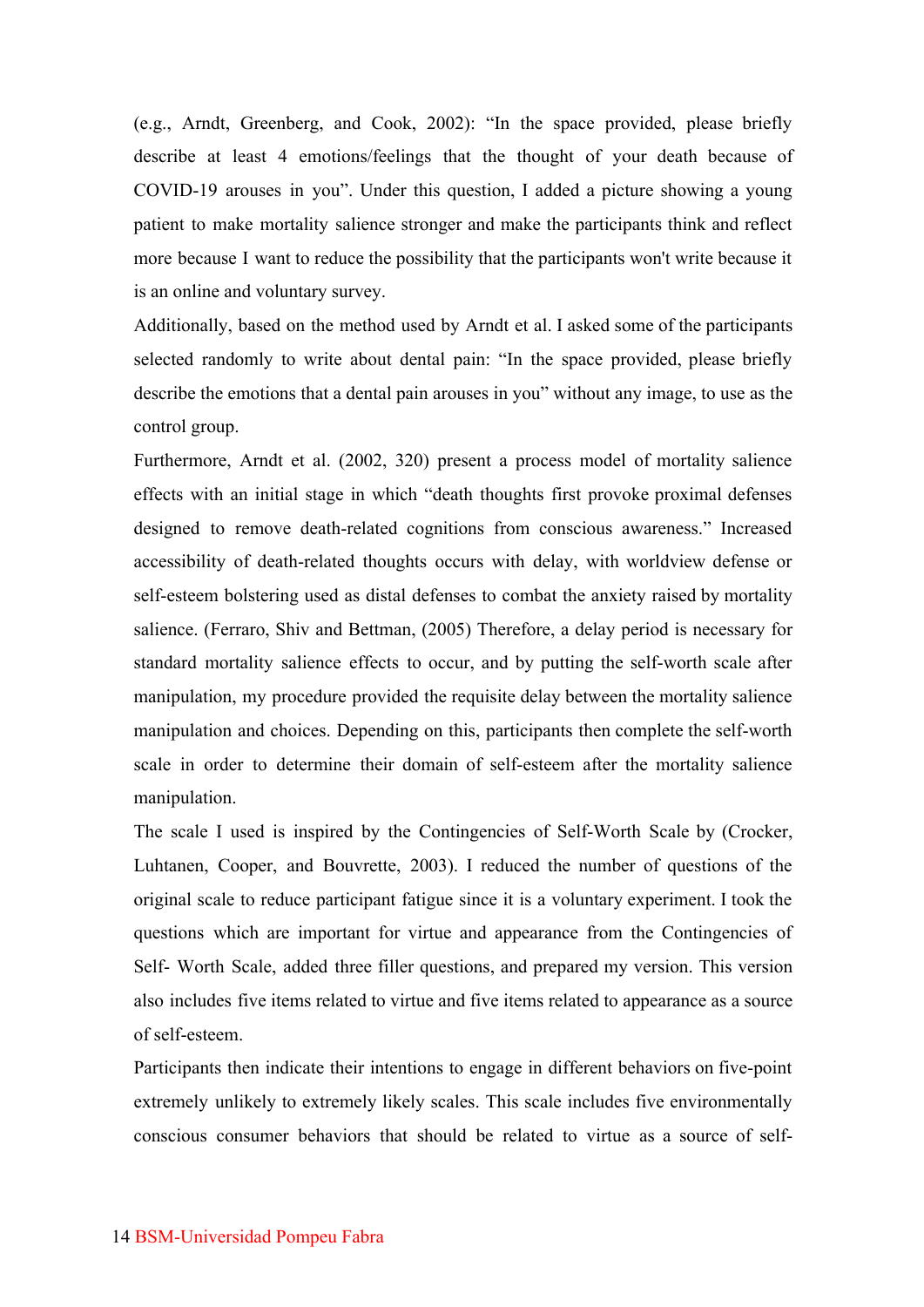esteem(e.g. "Refuse to buy a product if it is made of plastic"); three filler items unrelated to virtue or appearance (e.g. "Travel to somewhere you always wanted"). Participants then indicate their intentions to buy from a certain brand on seven-point not appealing to highly appealing scales for six brands which three of them are non-luxury brands and three are luxury brands. The question I asked is: Can you please rate the brands in terms of how appealing they are to you? I choose Louis Vuitton, Calvin Klein, and Prada as luxury brands because they are known by everyone as luxury brands and choose Zara, H&M, and Mango as not luxury brands because compared to Louis Vuitton, Calvin Klein and Prada they stand as not as luxurious and expensive.

In the end, I put manipulation check questions. Participants respond to a series of 8 true/false statements (e.g. "I am very much afraid to die") that served as a manipulation check for the mortality salience manipulation. These statements are taken from Templer's unidimensional Death Anxiety Scale which consists of 15 items. Higher scores indicate greater death anxiety.

#### **Results**

#### *Sample*

Two surveys, one with dental pain which is the control group survey and one with COVID-19 mortality manipulation, have been randomly filled by participants. The data set consists of 207 observations. 102 people participated in the dental pain control group survey, 51 male, 46 female and 5 prefer not to say their gender, aged between 18-65 and more than %50 of the participants older than 46 years old. 105 people participated in the COVID-19 survey, 53 male and 52 female, aged between 18-75 and more than %50 of the participants older than 46 years old.

#### *Manipulation Check*

The average score of the 8 true/false statements for each participant is calculated for manipulation check. Manipulation check scores of statements about thoughts of death revealed participants experienced mortality salience. In dental condition, the average of the statements that were answered true by participants equals 0.5171 whereas in the COVID-19 condition average of the statements that were answered true equals 0.5214.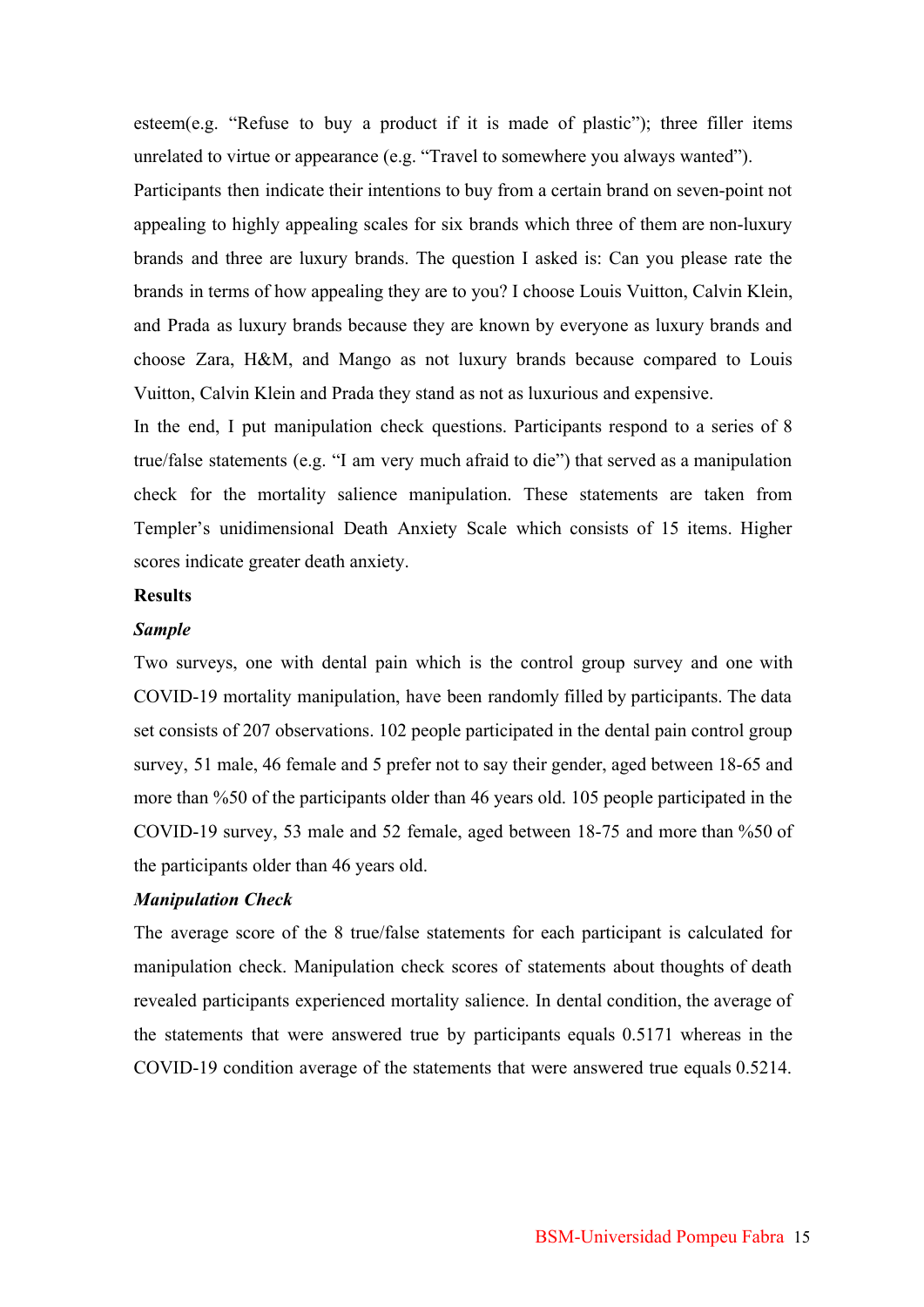More than half of the questions answered true is indicating a fear of death in participants. However, the number of statements to which participants agreed was not significantly higher for COVID-19 mortality manipulation which shows the method used for manipulation was not as effective as intended. Nevertheless, average mortality salience is higher in the COVID-19 survey so one can say participants of that survey fear death more.

#### *Mortality Salience*

Since two conditions did not show significant differences with regards to the mortality salience score, I wanted to investigate this measure more detailed. First of all, there were no gender differences. Therefore, I investigated this score with the only other demographic data which is the age group.

## **Figure 1: Bar graph showing the average percentages of mortality salience score for age groups of participants in dental pain condition**



Dental pain condition is the control condition hence participants of this do not encounter a mortality manipulation. However, the thought of pain if not directly, eventually creates a threat to the healthy self, therefore, create death anxiety. Accordingly, one can say that the mortality salience score of these participants can be seen as their daily,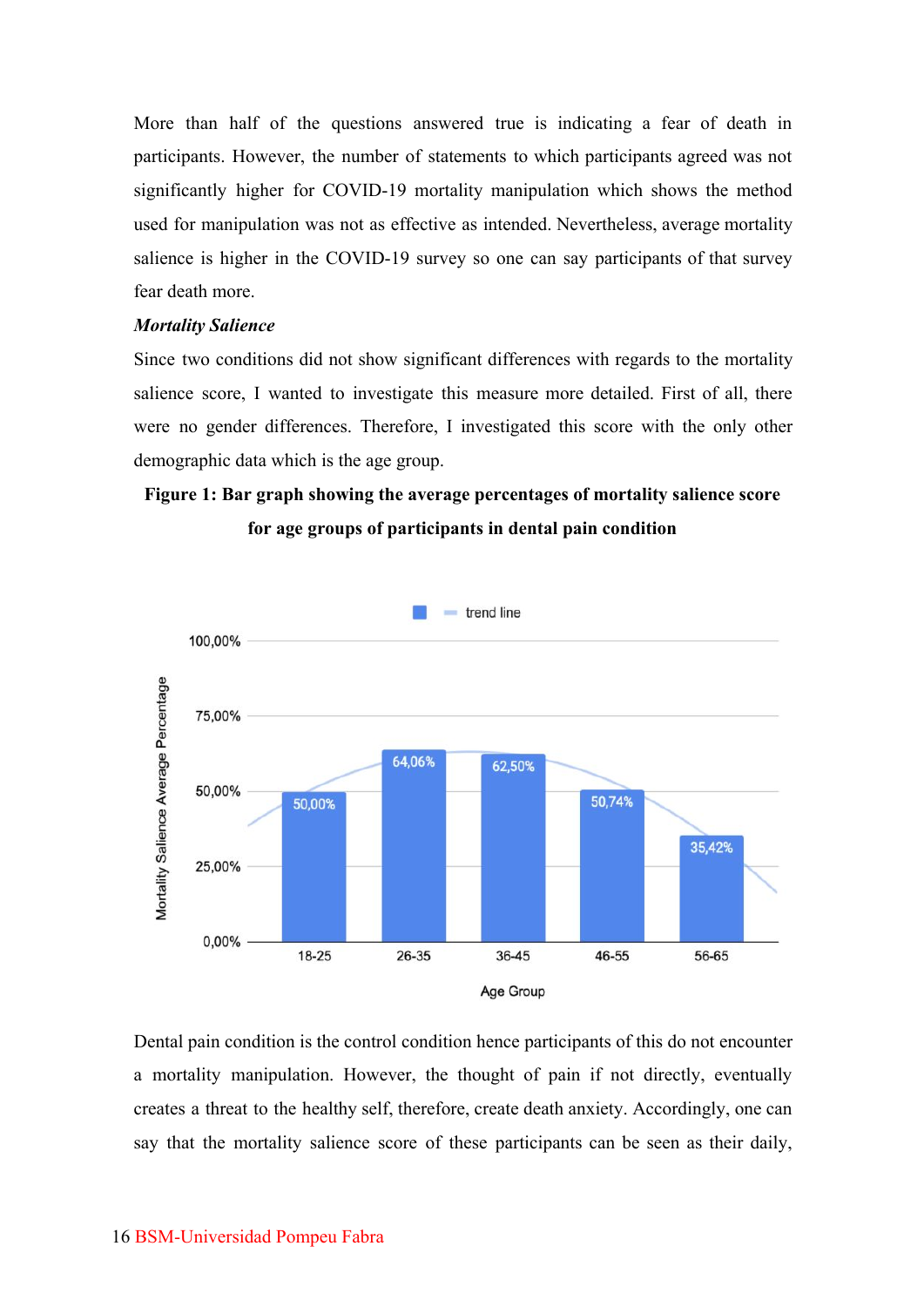unconscious fear of death. As you can see in Figure 1, death anxiety is seen most in participants aged between 26-35 and it starts decreasing as age increases after this point.





In the COVID-19 manipulation condition, death anxiety is seen most in participants aged between 36-45. The age group that shows the maximum average percentage increased in this condition and this may be related to the fact that in news it is usually stated that older people are dying because of the COVID-19 virus. Moreover, when compared with the dental pain condition, in age groups 18-25, 36-45, and 56-65 there has been an increase while in age groups 26-35 and 46-55 there has been a decrease.

Even though overall means are not significantly different between two survey results, we can see each age group reacted differently and for some age groups the mean mortality salience score changes significantly. This makes sense because during the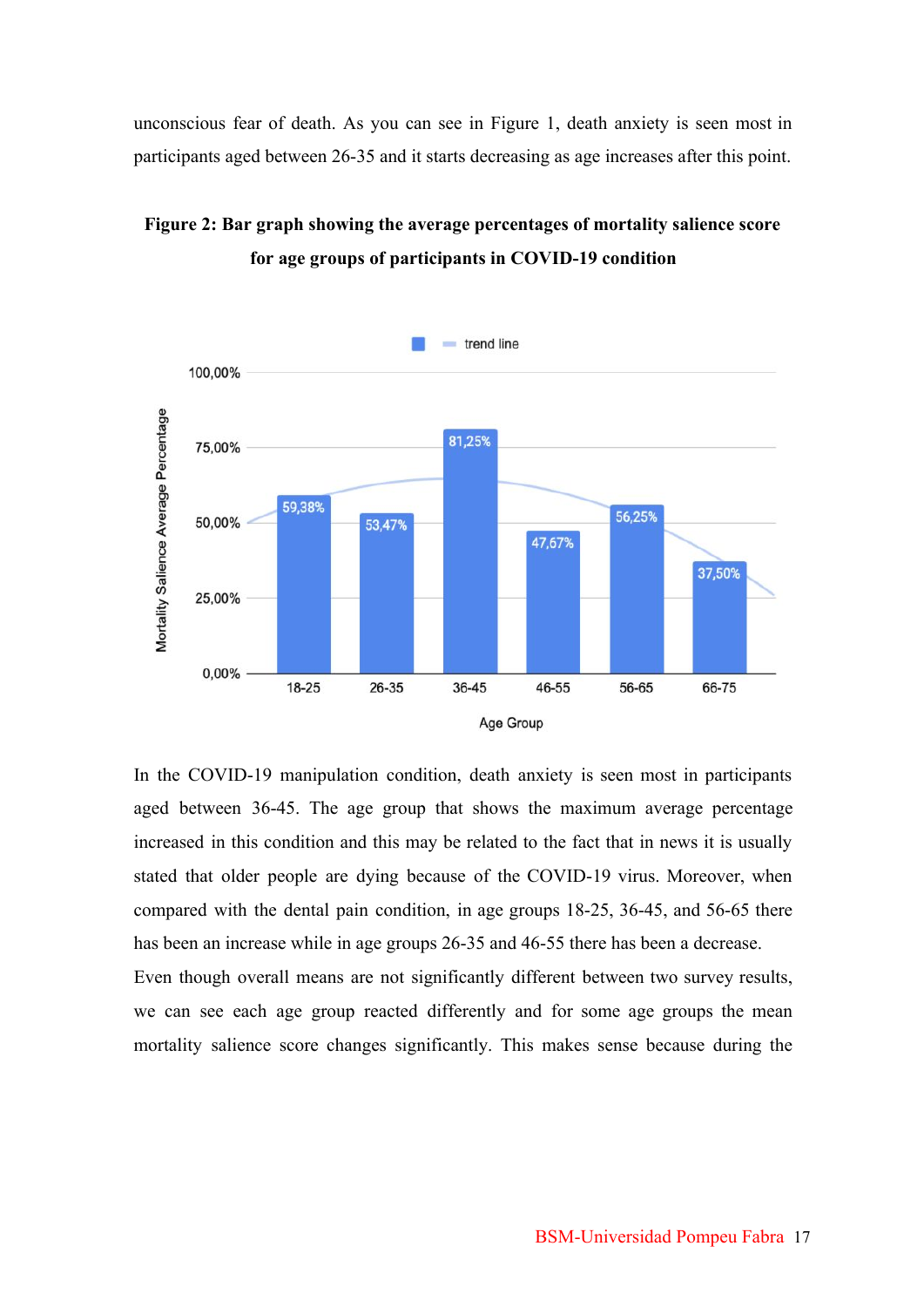COVID-19 pandemic, age has been a huge part of the media coverage and it is expected that people with different age groups react differently.

#### *Variables*

Before analyzing the data, the virtue score and appearance score are calculated for each participant for each condition and the results are recorded in SPSS. Variables named "Virtue Score", "App\_Score" and "Dental\_Virtue Score", "Dental\_APP\_Score" for COVID-19 and dental pain conditions respectively. After, if virtue(appearance) score was higher than appearance(virtue) score, this meant virtue(appearance) is more important to that individual in terms of self-esteem, I put "1" to virtue(appearance) and "0" otherwise and created binary variables. So, for example, the App\_Binary variable equals zero indicates the virtue score is higher, and equals one indicates the appearance score is higher. Furthermore, averages of environmentally conscious behavior("COVID ECO" and "Dental ECO"), luxury brand appeal("Luxury" and "Dental\_Luxury") and non-luxury ("Non\_Luxury" and "Dental\_Non\_Luxury") brand appeal are calculated for each participant for each condition and variables are created in SPSS for analysis.

#### *Luxury Brand Appeal*

My hypothesis with regards to luxury brand appeal was when mortality salience is higher, people with self-esteem coming from appearance will buy more luxurious products.

## **Figure 3: Bar graph showing means of luxury and non-luxury brand appeal of participants in dental pain condition**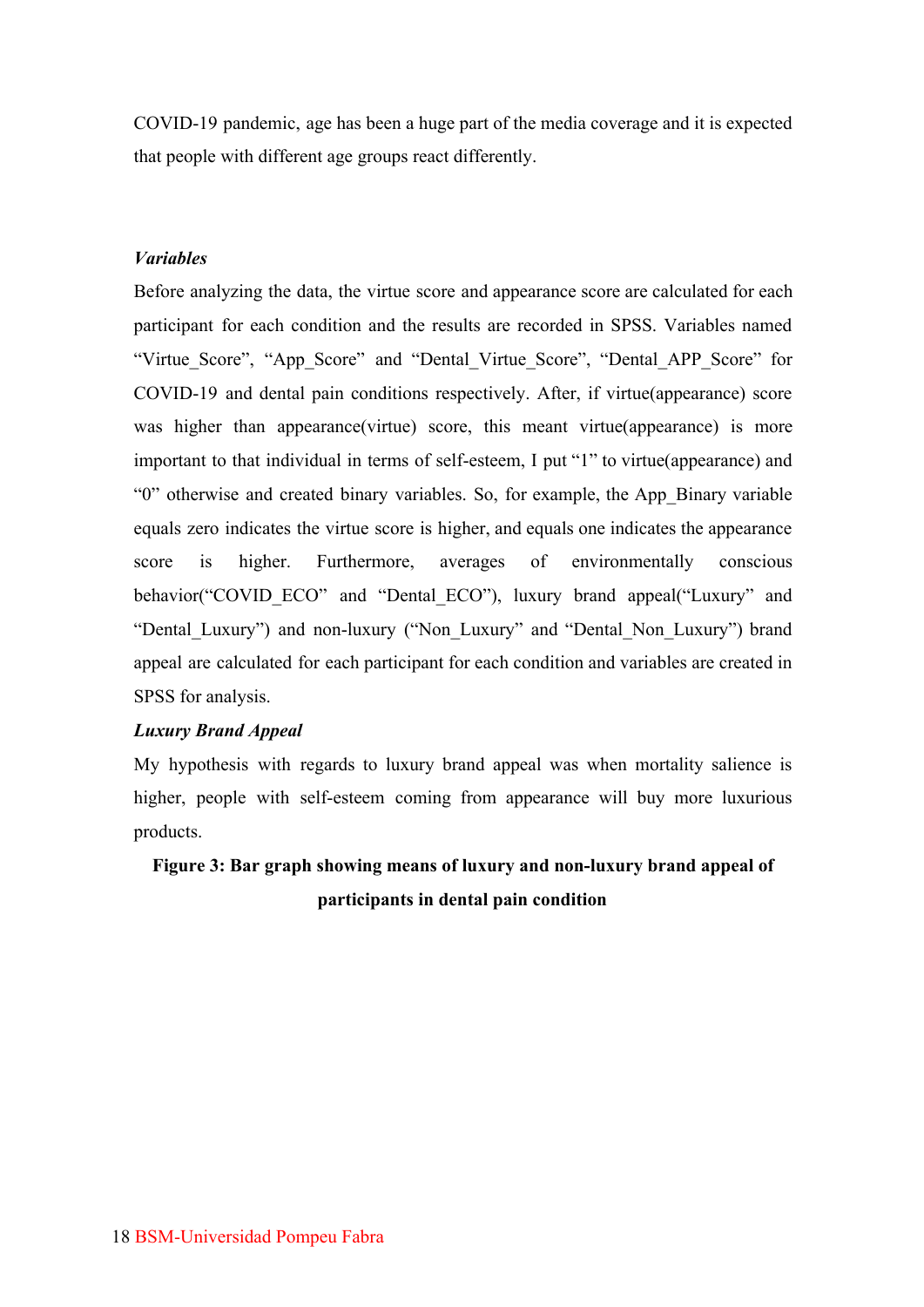

**Figure 4: Bar graph showing means of luxury and non-luxury brand appeal of participants in COVID-19 condition**



Data analysis resulted accordingly; When mortality salience is higher, participants scored higher in appearance choose luxury brands less. In the graph(Figure 3) you can see for participants that "Dental\_APP\_Binary" equals to one, mean of luxury brand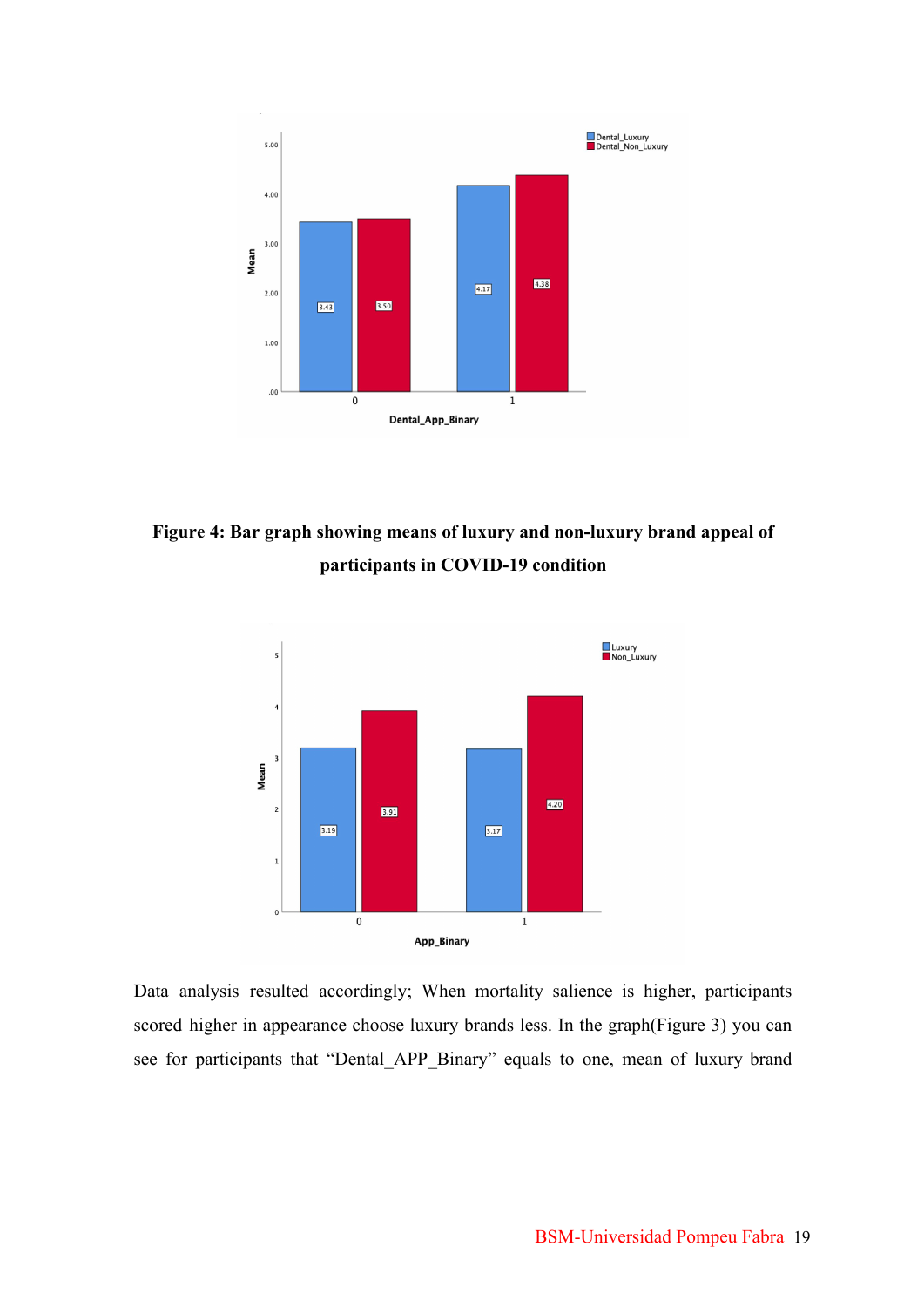appeal is 4.17 whereas in the second graph(Figure 4) for participants that "App\_Binary" equals to one, mean of luxury brand appeal is decreased to 3.17.

One-way ANOVA between groups is used when you want to test two groups to see if there's a difference between their means. Therefore, one-way ANOVA is used to examine the difference of mean luxury brand appeal of participants scored higher on appearance for the two conditions.

## **Table 1: ANOVA results of luxury brand appeal score for participants scored higher on appearance**

|                       | Sum of<br><b>Squares</b> | df | <b>Mean Square</b> |       | Sig. |
|-----------------------|--------------------------|----|--------------------|-------|------|
| <b>Between Groups</b> | 15.894                   |    | 15.894             | 5.297 | .025 |
| <b>Within Groups</b>  | 192.054                  | 64 | 3.001              |       |      |
| Total                 | 207.948                  | 65 |                    |       |      |

As is seen in the table above, p-value  $= 0.025 \le 0.05$  meaning the mean luxury brand appeal is significantly different.

Moreover, there is no increase in non-luxury brand appeal. This proved my hypothesis wrong and created the following question: Is there a relation between appearance and luxury brand appeal?

In order to answer this question, I did a bivariate correlation test. Correlation describes the effect of two or more events occurring together and thus connected. A correlation expresses the frequency of the association or co-occurrence between variables in a single value between  $-1$  and  $+1$ . This value that measures the strength of linkage is called the correlation coefficient, in my test Pearson Correlation.

## **Table 2: Correlation between appearance score and luxury brand appeal in dental pain condition**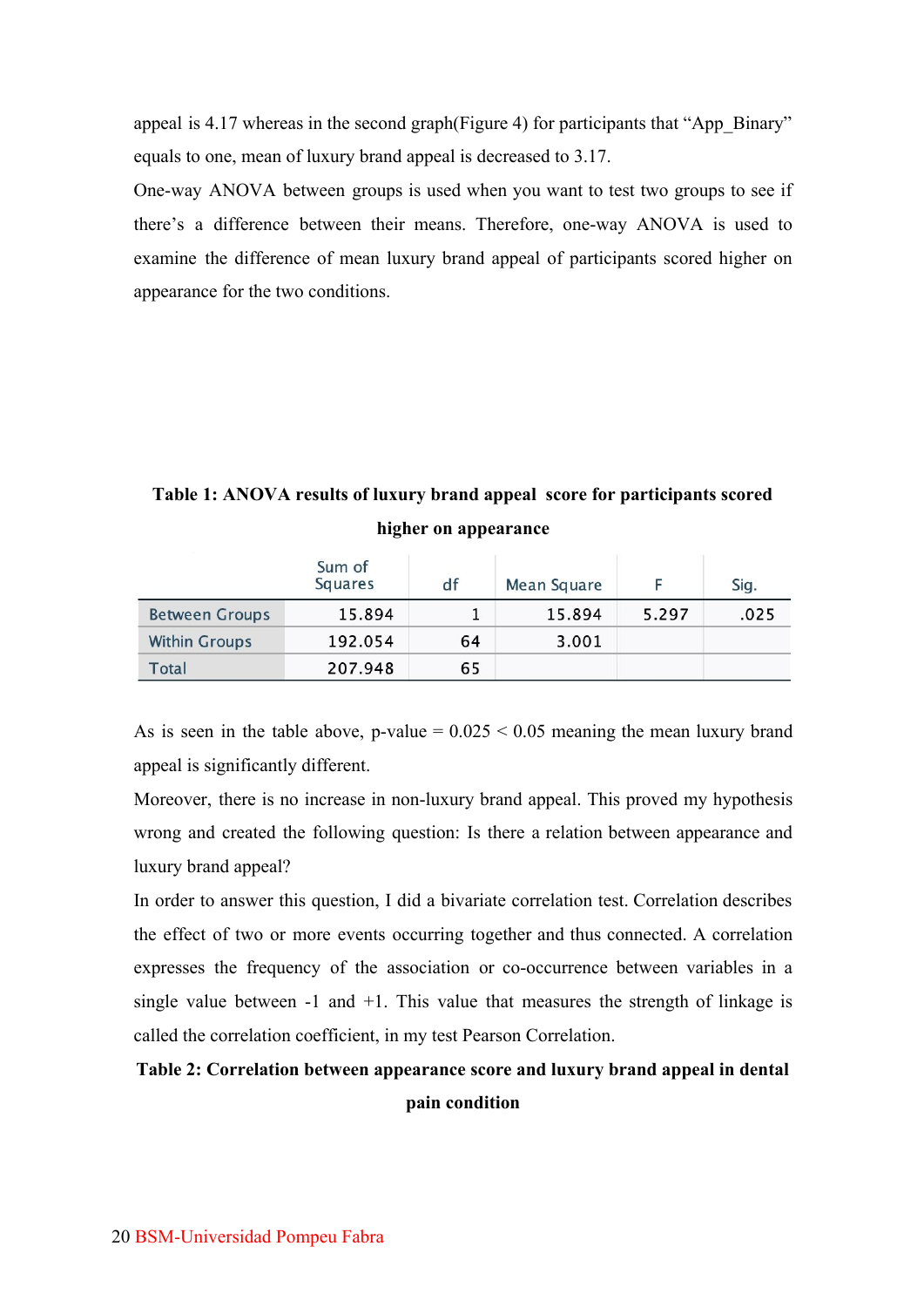|               |                            | Dental_APP | Dental Luxur |
|---------------|----------------------------|------------|--------------|
| Dental APP    | <b>Pearson Correlation</b> |            | **<br>.381   |
|               | Sig. (2-tailed)            |            | .000         |
|               | N                          | 102        | 102          |
| Dental_Luxury | <b>Pearson Correlation</b> | $.381***$  |              |
|               | Sig. $(2-tailed)$          | .000       |              |
|               | N                          | 102        | 102          |

\*\*. Correlation is significant at the 0.01 level (2-tailed).

As it is seen in the table above, the correlation between appearance score and luxury brand appeal has a positive correlation because Pearson Correlation equals to 0.381, and the p-value equals to zero. A positive coefficient value expresses a positive relationship between the two variables and the p-value smaller than 0.05 means this correlation is significant. Hence, I can say that there is a positive relationship between appearance and luxury brand appeal in low mortality salience condition.

## **Table 3: Correlation between appearance score and luxury brand appeal in COVID-19 condition**

|           |                            | App_Score | Luxury |
|-----------|----------------------------|-----------|--------|
| App_Score | <b>Pearson Correlation</b> |           | .002   |
|           | Sig. $(2-tailed)$          |           | .986   |
|           | N                          | 105       | 105    |
| Luxury    | <b>Pearson Correlation</b> | .002      |        |
|           | Sig. (2-tailed)            | .986      |        |
|           | N                          | 105       | 105    |

On the other hand, as is seen in the table above, the correlation between appearance score and luxury brand appeal has a positive Pearson Correlation that equals 0.002. A positive Pearson Correlation value close to zero means there is no correlation. Therefore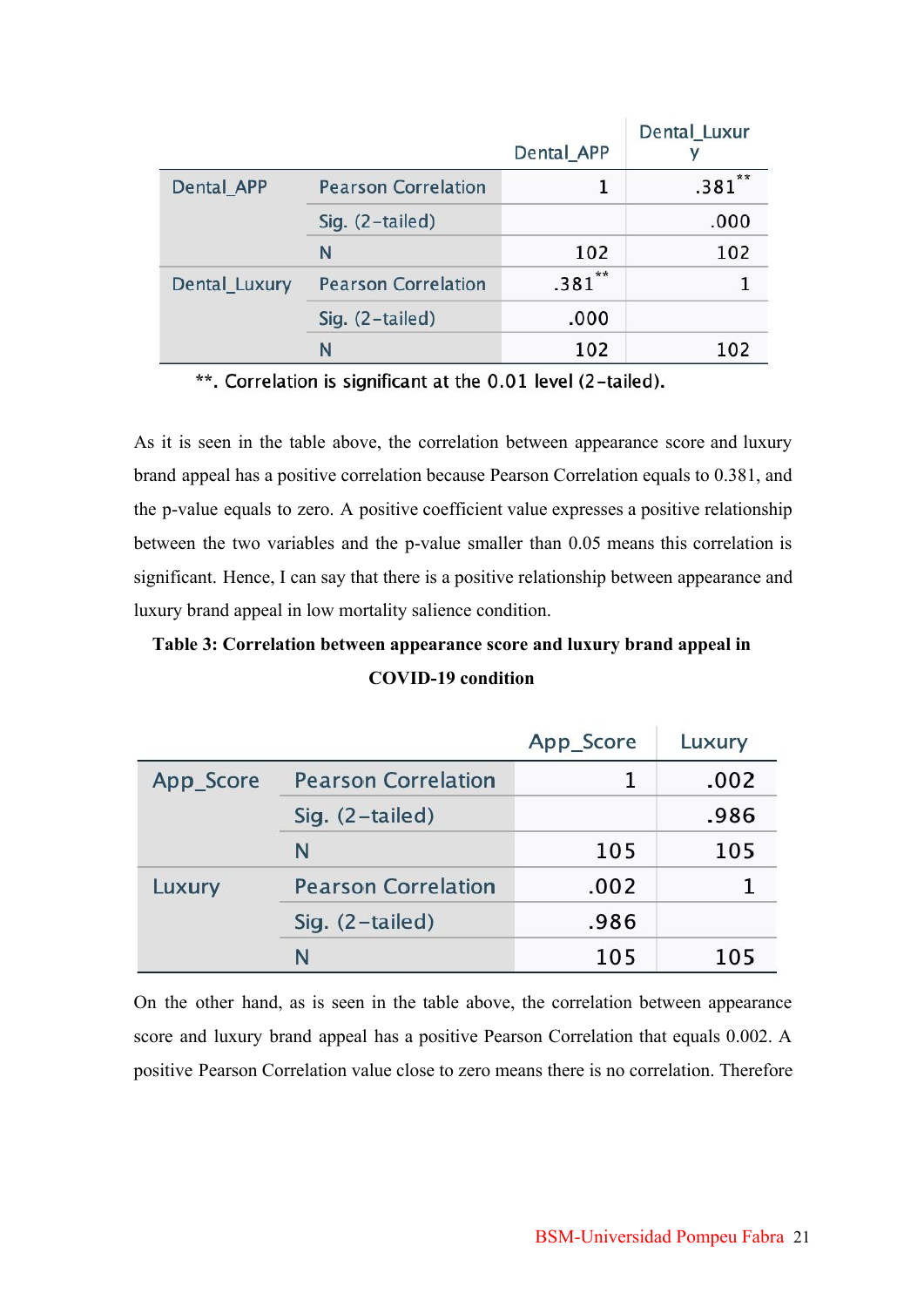there has to be another reason why participants high on appearance did not appeal to luxury brands more. The results I explained creates a further question: Could the fear of death make people who value their appearance become minimalistic and do less shopping?

Furthermore, participants who scored higher on virtue seem to prefer non-luxury brands more when in higher mortality salience condition. In the graph(Figure 3) you can see for participants that "Dental\_APP\_Binary" equals to zero, mean of luxury brand choice is 3.43 whereas in the second graph(Figure 4) for participants that "App\_Binary" equals to zero, mean of luxury brand choice is decreased to 3.19.

**Table 4: ANOVA results of non-luxury appeal score of all participants scored high on virtue**

|                       | Sum of<br><b>Squares</b> | df  | Mean Square |       | Sig. |
|-----------------------|--------------------------|-----|-------------|-------|------|
| <b>Between Groups</b> | 6.065                    |     | 6.065       | 2.765 | .099 |
| <b>Within Groups</b>  | 304.958                  | 139 | 2.194       |       |      |
| Total                 | 311.023                  | 140 |             |       |      |

Additionally the mean of non-luxury brand appeal increased from 3.50 to 3.91 showing that people high on virtue are more appealing to non-luxury brands when mortality is made more salient. As is seen in the table above, p-value  $=$  Sig  $=$  0.099 meaning the mean non-luxury brand appeal is significantly different for significance level bigger than 0.1. Accordingly, one can say virtuous people will be more likely to choose non-luxury products in the future.

#### *Intentions to Engage in Environmentally Conscious Consumer Behaviors*

Each participant's responses to the 5 environmentally conscious consumer behaviors were added and their average is found(since five-point scales were used for this purpose, the minimum value on this variable is 0 and the maximum is 5).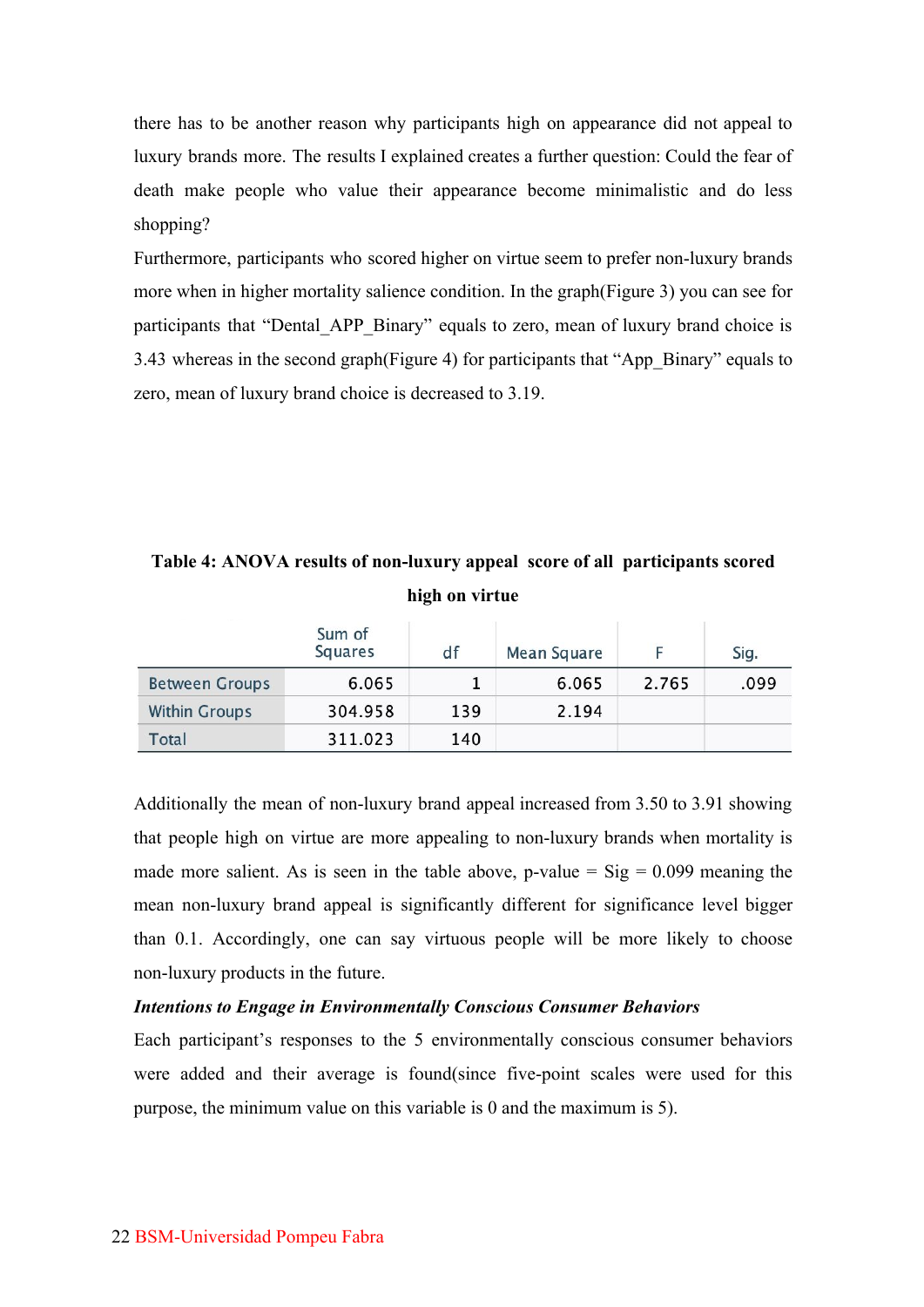One-way ANOVA is done to environmentally conscious behavior scores for both COVID-19 and dental pain conditions.

|                       | Sum of<br>Squares | df  | <b>Mean Square</b> |      | Sig. |
|-----------------------|-------------------|-----|--------------------|------|------|
| <b>Between Groups</b> | .025              |     | .025               | .038 | .846 |
| <b>Within Groups</b>  | 64.892            | 100 | .649               |      |      |
| Total                 | 64.916            | 101 |                    |      |      |

## **Table 5: ANOVA results of environmentally consciousness score of participants in dental pain condition**

In the dental pain condition p-value  $>0.05$  so the means of environmentally conscious consumer behavior scores for participants whose self-esteem is rooted from virtue and participants whose self-esteem is rooted from appearance is not significantly different in lower mortality salience condition. Two types of participants are not so different in terms of environmentally conscious behavior but participants in the virtue category are more environmentally conscious.

## **Table 6: ANOVA results of environmentally consciousness score of participants in COVID-19 condition**

|                       | Sum of<br>Squares | df  | Mean Square |        | Sig. |
|-----------------------|-------------------|-----|-------------|--------|------|
| <b>Between Groups</b> | 9.503             |     | 9.503       | 14.967 | .000 |
| <b>Within Groups</b>  | 65.398            | 103 | .635        |        |      |
| Total                 | 74.901            | 104 |             |        |      |

On the other hand in the COVID-19 condition p-value  $\leq 0.05$ . Therefore, this is a significant result showing that the two means of environmentally conscious consumer behavior for participants whose self-esteem is rooted in virtue and participants whose self-esteem is rooted in appearance are unequal for higher mortality salience condition.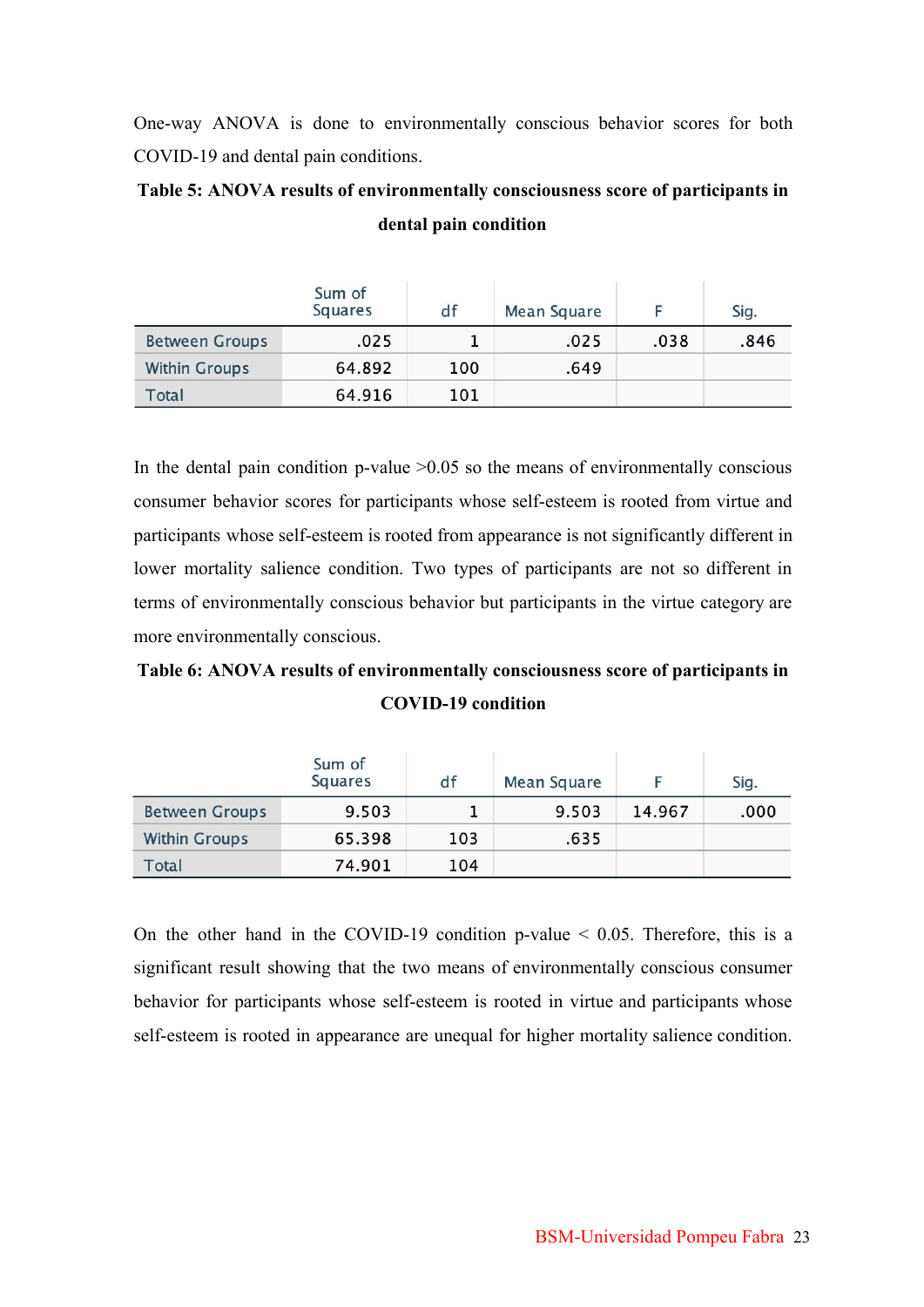Participants with higher virtue scores significantly acted more environmentally conscious.

In both conditions, virtuous participants scored higher for environmentally conscious behavior which supports the idea that virtuous customers are more engaged with eco-friendly behavior.

## **Figure 5: Bar graph showing mean environmentally conscious behavior score for participants scored high on virtue**



Moreover, in lower mortality condition participants scored high on virtue had their mean environmentally conscious behavior score equal to 3.61 whereas in higher mortality condition participants high on virtue had their mean environmentally conscious behavior score equal to 3.85. This increase in the mean proves that the results are consistent with my hypothesis and TMT. Additionally, I used ANOVA to test the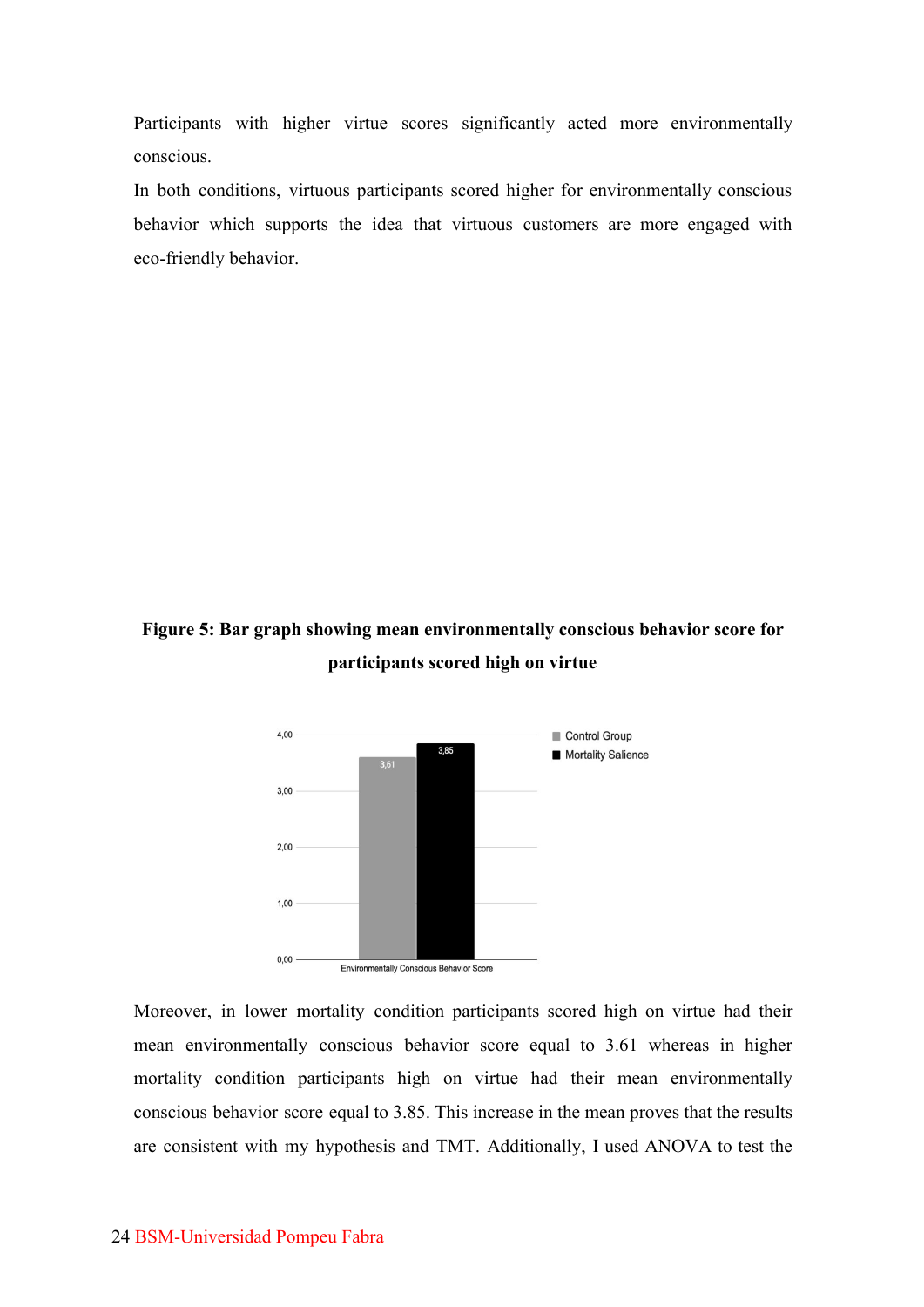hypothesis that the mean environmentally conscious behavior score is the same for participants scored high on virtue for the two conditions.

#### **Table 7: ANOVA results of environmentally consciousness behavior score of all**

|                       | Sum of<br>Squares | df  | Mean Square |       | Sig. |
|-----------------------|-------------------|-----|-------------|-------|------|
| <b>Between Groups</b> | 2.091             |     | 2.091       | 3.251 | .074 |
| <b>Within Groups</b>  | 89.392            | 139 | .643        |       |      |
| Total                 | 91.483            | 140 |             |       |      |

**participants scored high on virtue**

As is seen in the table above, p-value =  $\text{Sig} = 0.074$  meaning the result is not significant at 0.05 significance level but there is a 0.926 probability that the mean environmentally conscious behavior is different. To sum up, among individuals high on virtue as a source of self-esteem, intentions to engage in environmentally conscious consumer behaviors were higher when mortality salience was high than when it was low.

#### **GENERAL DISCUSSION**

#### **Main findings**

We can say not everyone will be infected with COVID-19 but we can't deny the fact that everyone will experience its emotional impacts. As with any other crisis, pandemic triggers the most innate fear in us, the fear of death. Negative emotions that COVID-19 creates spreads to more people and spreads faster than the virus itself. However, this fear of death can be seen in different scales for different age groups, and maybe in future research more different results can be found for different demographics.

This thesis shows, making mortality salient can have substantial effects on consumption behaviors. What we choose to consume serves as a mirror for the self and to prevent from the threat caused by COVID-19 to our healthy self, we will consume products that increase our self-esteem. This study provides general support for the TMT hypothesis that reminders of mortality increase the individual's striving for self-esteem.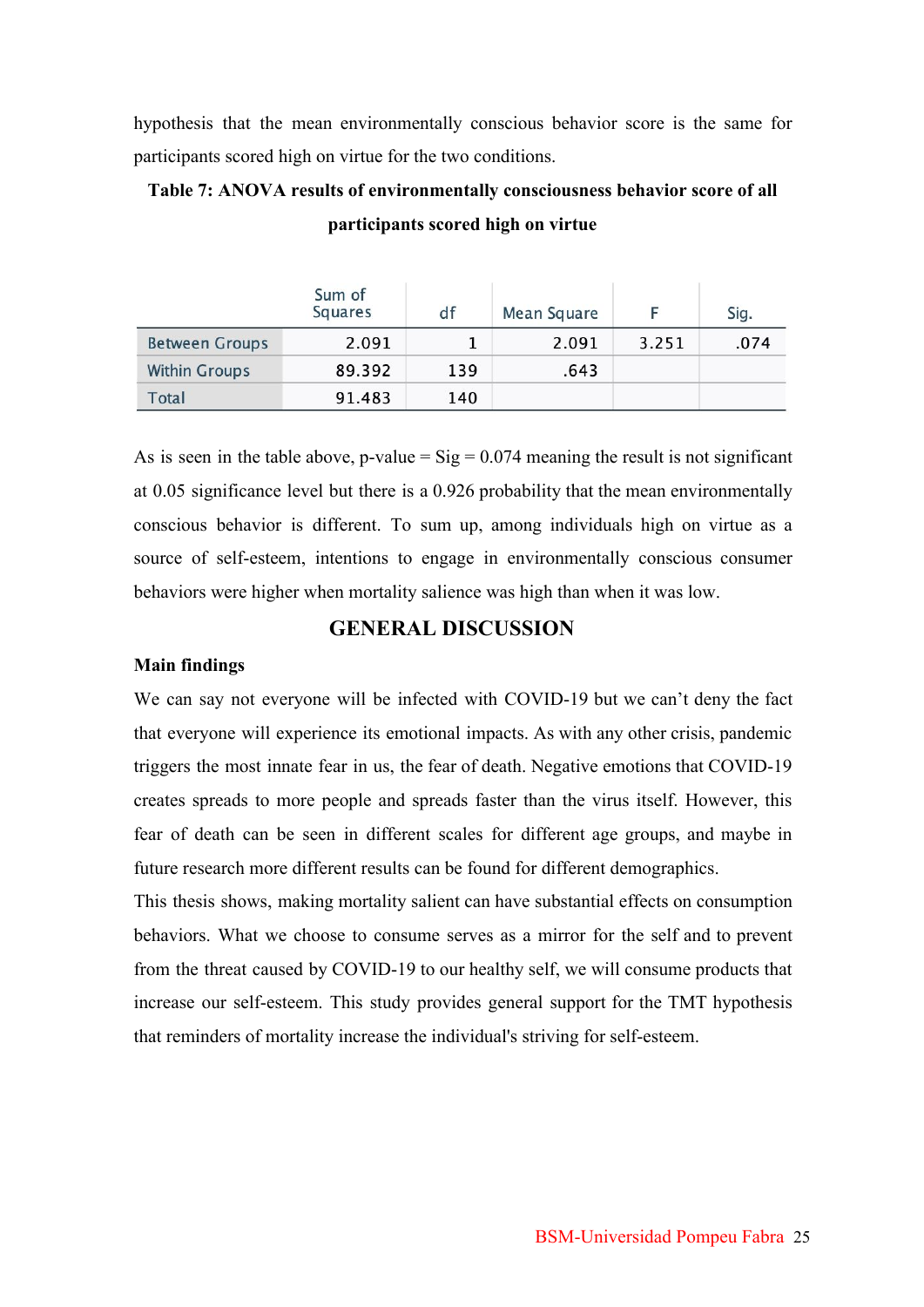Moreover, how people respond to events that make mortality more salient will depend upon which sources of self-esteem are most important and salient to each individual. In this study, we see individuals with higher virtue will choose to behave more environmentally conscious. Also, individuals with higher virtue will choose to shop more from non-luxury brands.

Furthermore, this thesis raises an important question. Is this pandemic really what the world needed and will make people more minimalistic? The results showed that people who value their appearance decreased not only their luxury brand appeal but also their non-luxury brand appeal. Does this mean people who value their looks will shop less and maybe increase their self-esteem by trying to be more physically fit or find other ways to satisfy their self-esteem domain?

#### **Recommendations for businesses**

The first and most obvious recommendation is that businesses need to be more environmentally conscious by not only producing environmentally friendly products but also making their production processes greener. Also, using this aspect in their marketing campaigns will be more crucial and contribute to their brand image.

Likewise, it is a fact that consumers may start acting minimalistic therefore sustainable products may attract more in the future. More importantly, for many minimalists, the philosophy is about getting rid of excess stuff and living life based on experiences rather than possessions. Therefore, brands should devote to a rewarding product experience or for people who want to build a business should invest in selling experiences.

Additionally, brands can focus more on not only delivering products that "make you look good" but creating a versatile brand that boosts customers' appearance value in multiple ways. Companies should give the message that their customer is not only a customer that ends up with an expensive product but also someone who belongs to a community of people that share similar attributes and these attributes should contribute to their appearance in multiple aspects.

#### **Limitations**

Under the circumstances of lockdown, the experiment is prepared and done online. Therefore I could not control the environment of participants. There are possibilities that they might have been distracted or affected by their environment. Secondly, the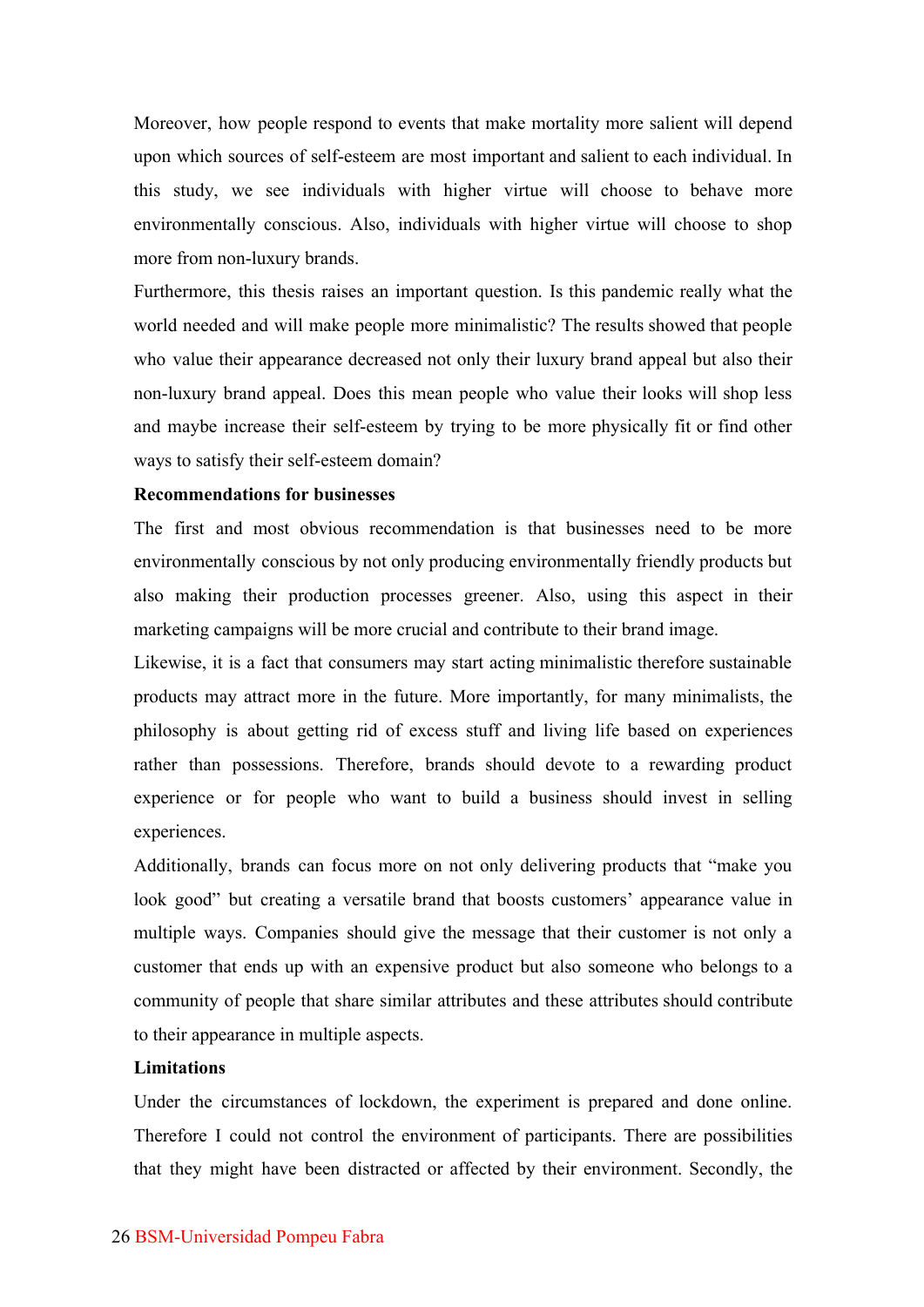number of participants may be increased for future research to conclude more precise results.

#### **Recommendations for future research**

Further research can be done about if people experience mortality salience because of a pandemic, in this condition COVID-19. Not everyone may respond similarly to the COVID-19 crisis because not everyone will be equally upset or feel mortality salience. More links can be tried to make between mortality salience and COVID-19.

Also, mortality salience can be implemented more strongly and creatively. As it is mentioned earlier, mortality manipulation was not as strong as intended in this research. Additionally, more searches can be done to measure how long the mortality salience will be effective on consumers. Maybe they will act under mortality salience in the short term but not in the long term.

Furthermore, in the future, it might be a better idea to select an age group more specific and work on that group since in COVID-19 pandemic age has been a huge part of the media coverage and it is expected that people with different age groups act differently.

Last but not least, the scale I used to measure the domain of self-esteem is inspired by the Contingencies of Self-Worth Scale by (Crocker, Luhtanen, Cooper, and Bouvrette, 2003). I reduced the number of questions of the original scale to reduce participant fatigue since it is a voluntary experiment. I took the questions which are important for virtue and appearance, added three filler questions, and prepared my version. However, eliminating other sources of self-esteem may not be the best idea since the participants of this study may record higher in virtue or appearance but this does not mean their source of esteem is either virtue or appearance, it could be one of the other sources and this could give more useful information.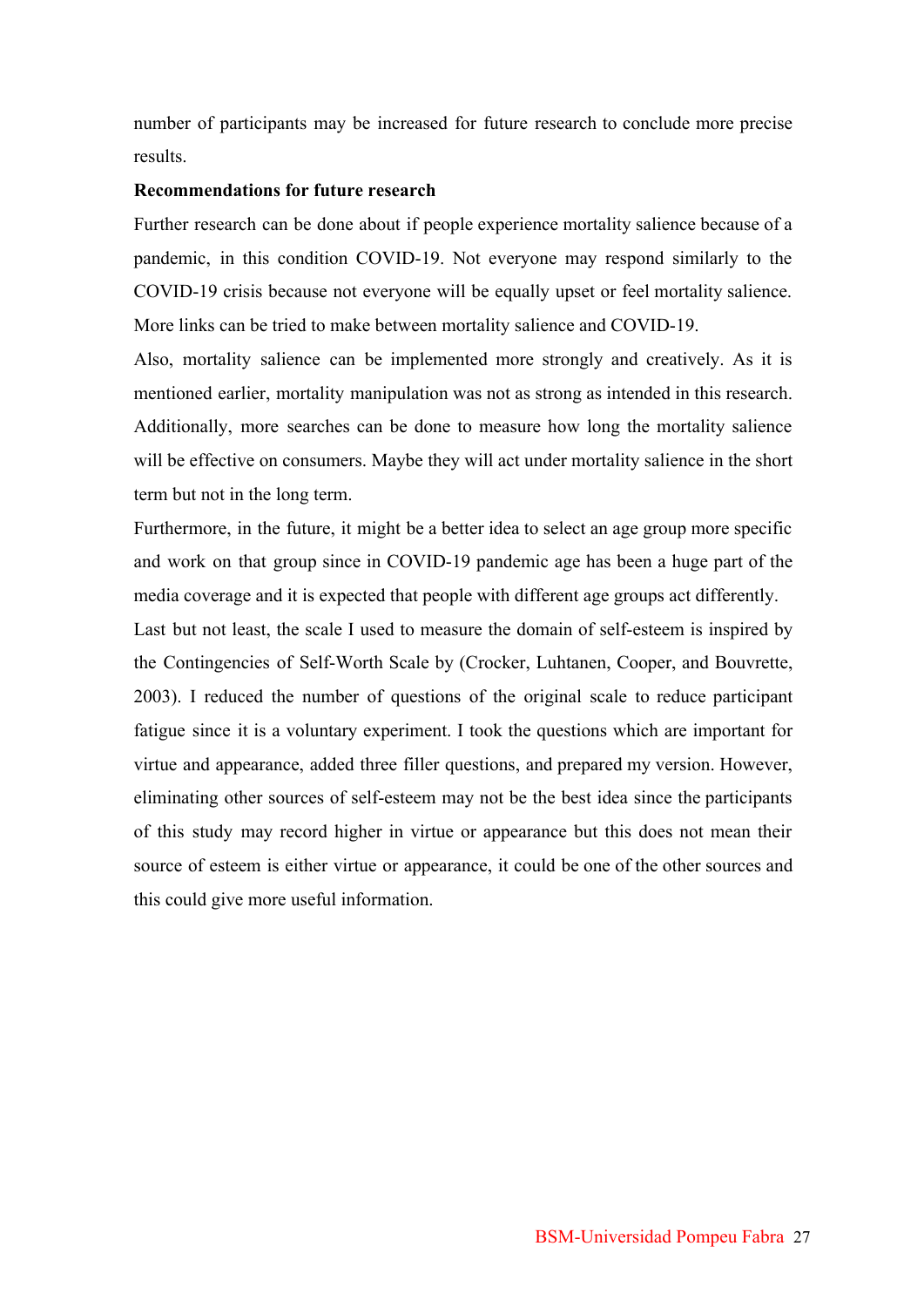#### **REFERENCES**

Arndt, Jamie, et al. "Mortality Salience and the Spreading Activation of Worldview-Relevant Constructs: Exploring the Cognitive Architecture of Terror Management." *Journal of Experimental Psychology: General*, vol. 131, no. 3, 2002, pp. 307–324.

Belk, Russell W., et al. "Developmental Recognition of Consumption Symbolism." *Journal of Consumer Research*, vol. 9, no. 1, 1982, p. 4.

Crocker, Jennifer, et al. "Contingencies of Self-Worth in College Students: Theory and Measurement." *Journal of Personality and Social Psychology*, vol. 85, no. 5, 2003, pp. 894–908.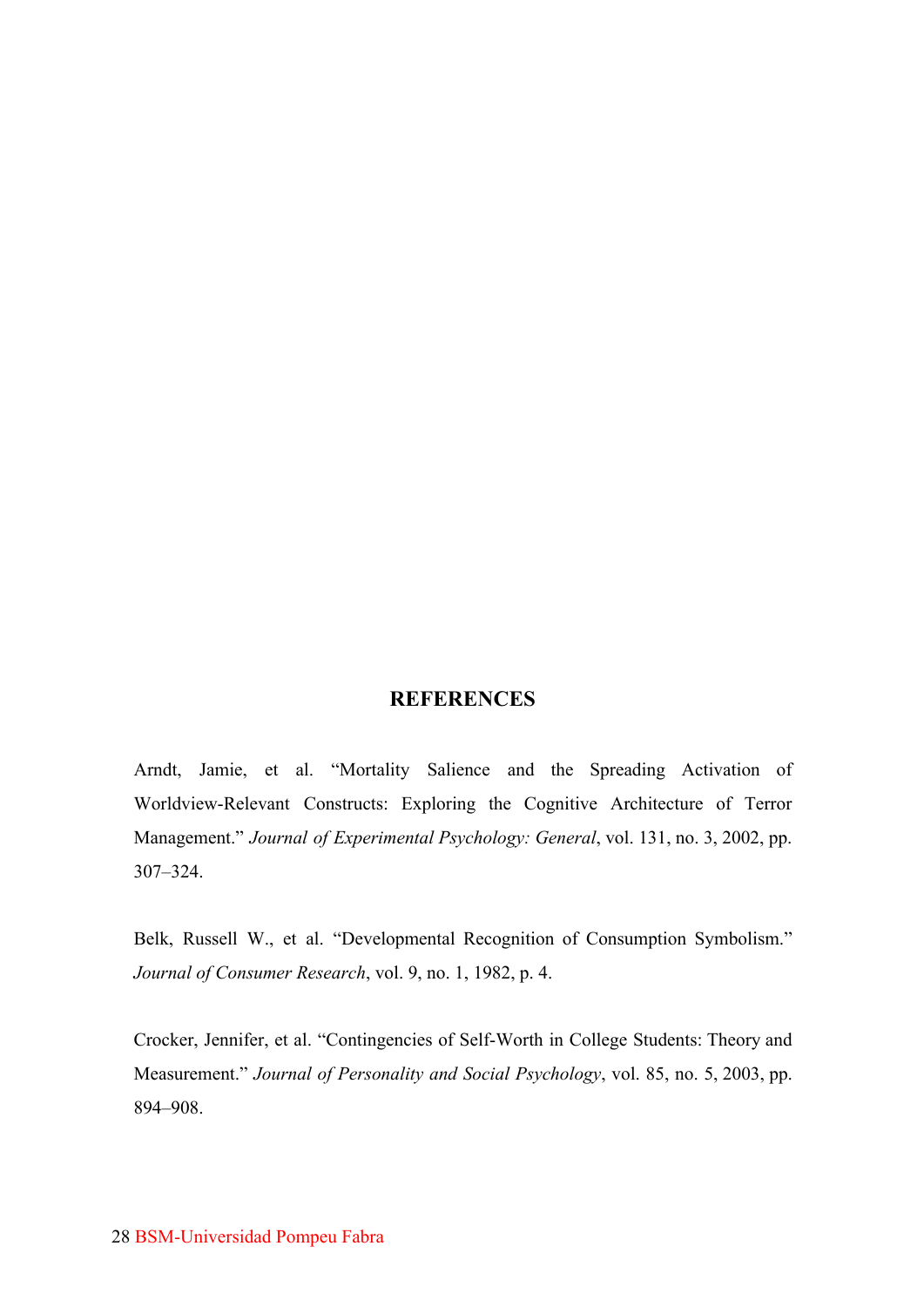Crocker, Jennifer, and Lora E. Park. "The Costly Pursuit of Self-Esteem." *PsycEXTRA Dataset*, 2004.

Ferraro, R., Shiv, B., & Bettman, J. R. (2005). "Let Us Eat and Drink, for Tomorrow We Shall Die: Effects of Mortality Salience and Self-Esteem on Self-Regulation in Consumer Choice." *Journal of Consumer Research*, *32*(1), 65–75.

Gal, David. "Identity-Signaling Behavior." *The Cambridge Handbook of Consumer Psychology*, pp. 257–281.

Greenberg, Jeff, et al. "Terror Management Theory of Self-Esteem and Cultural Worldviews: Empirical Assessments and Conceptual Refinements." *Advances in Experimental Social Psychology Advances in Experimental Social Psychology Volume 29*, 1997, pp. 61–139.

Gross, James J. "The Emerging Field of Emotion Regulation: An Integrative Review." *Review of General Psychology*, vol. 2, no. 3, 1998, pp. 271–299.

Goldenberg, Jamie L., et al. "The Body as a Source of Self-Esteem: The Effect of Mortality Salience on Identification with Ones Body, Interest in Sex, and Appearance Monitoring." *Journal of Personality and Social Psychology*, vol. 79, no. 1, 2000, pp. 118–130.

Holbrook, Morris B., and Elizabeth C. Hirschman. "The Experiential Aspects of Consumption: Consumer Fantasies, Feelings, and Fun." *Journal of Consumer Research*, vol. 9, no. 2, 1982, p. 132.